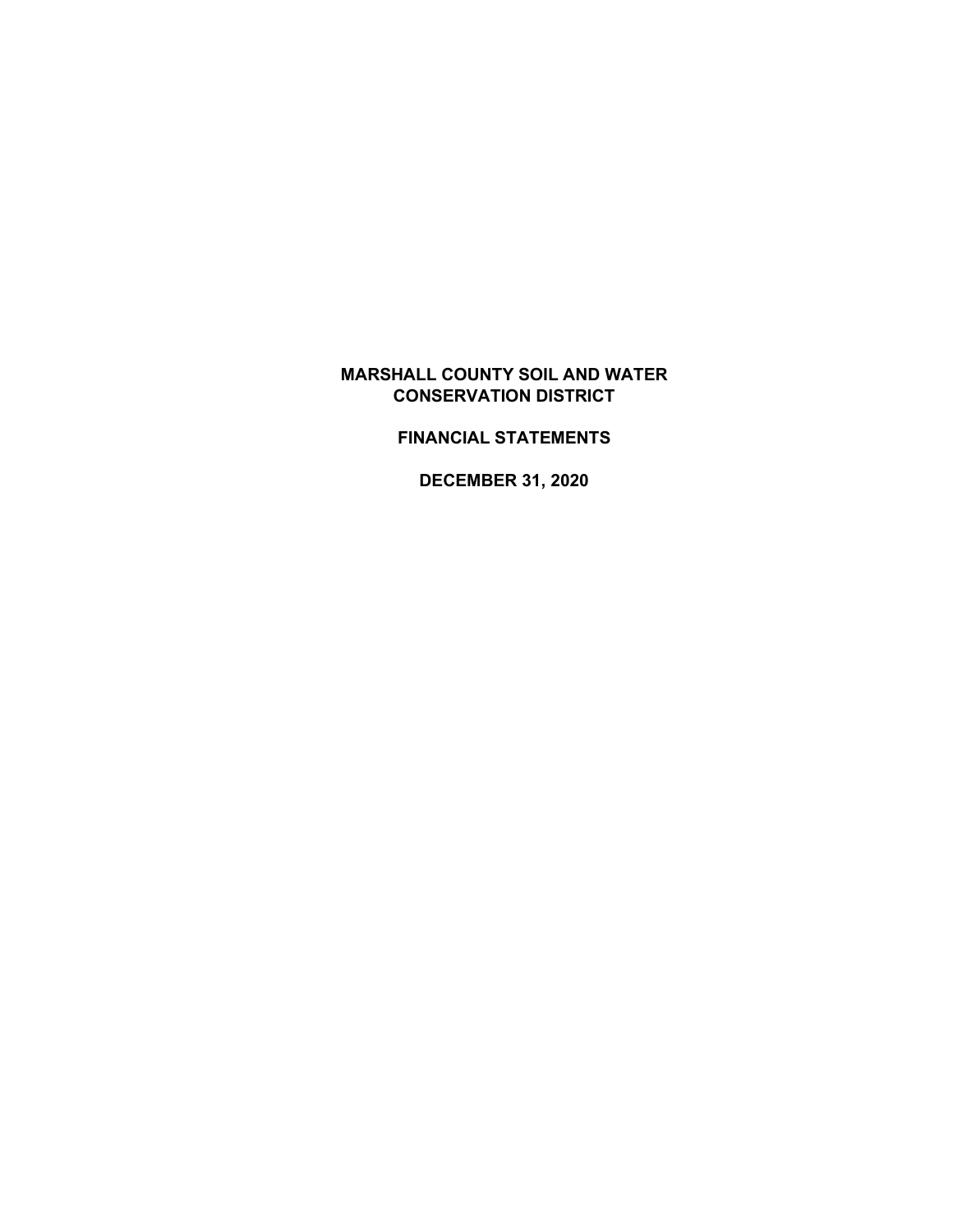# **MARSHALL COUNTY SOIL AND WATER CONSERVATION DISTRICT TABLE OF CONTENTS FOR THE YEAR ENDED DECEMBER 31, 2020**

| <b>FINANCIAL SECTION</b>                                                                                   | Page        |
|------------------------------------------------------------------------------------------------------------|-------------|
| Independent Auditor's Report                                                                               | $\mathbf 1$ |
| <b>BASIC FINANCIAL STATEMENTS</b>                                                                          |             |
| Statement of Net Position and Governmental Fund Balance Sheet                                              | 3           |
| Statement of Activities and Governmental Fund Revenues,<br><b>Expenditures and Changes in Fund Balance</b> | 4           |
| Notes to the Financial Statements                                                                          | 5           |
| <b>REQUIRED SUPPLEMENTARY INFORMATION</b>                                                                  |             |
| Budgetary Comparison Schedule, Budget and Actual, General Fund                                             | 19          |
| <b>Schedule of Contributions</b>                                                                           | 20          |
| Schedule of Proportionate Share of Net Pension Liability                                                   | 20          |
| Notes to the Required Supplementary Information - General Employee<br><b>Retirement Fund</b>               | 21          |
| <b>ADDITIONAL REPORTS</b>                                                                                  |             |
| Minnesota Legal Compliance                                                                                 | 23          |
| Report on Internal Control                                                                                 | 24          |
| Schedule of Findings and Responses                                                                         | 26          |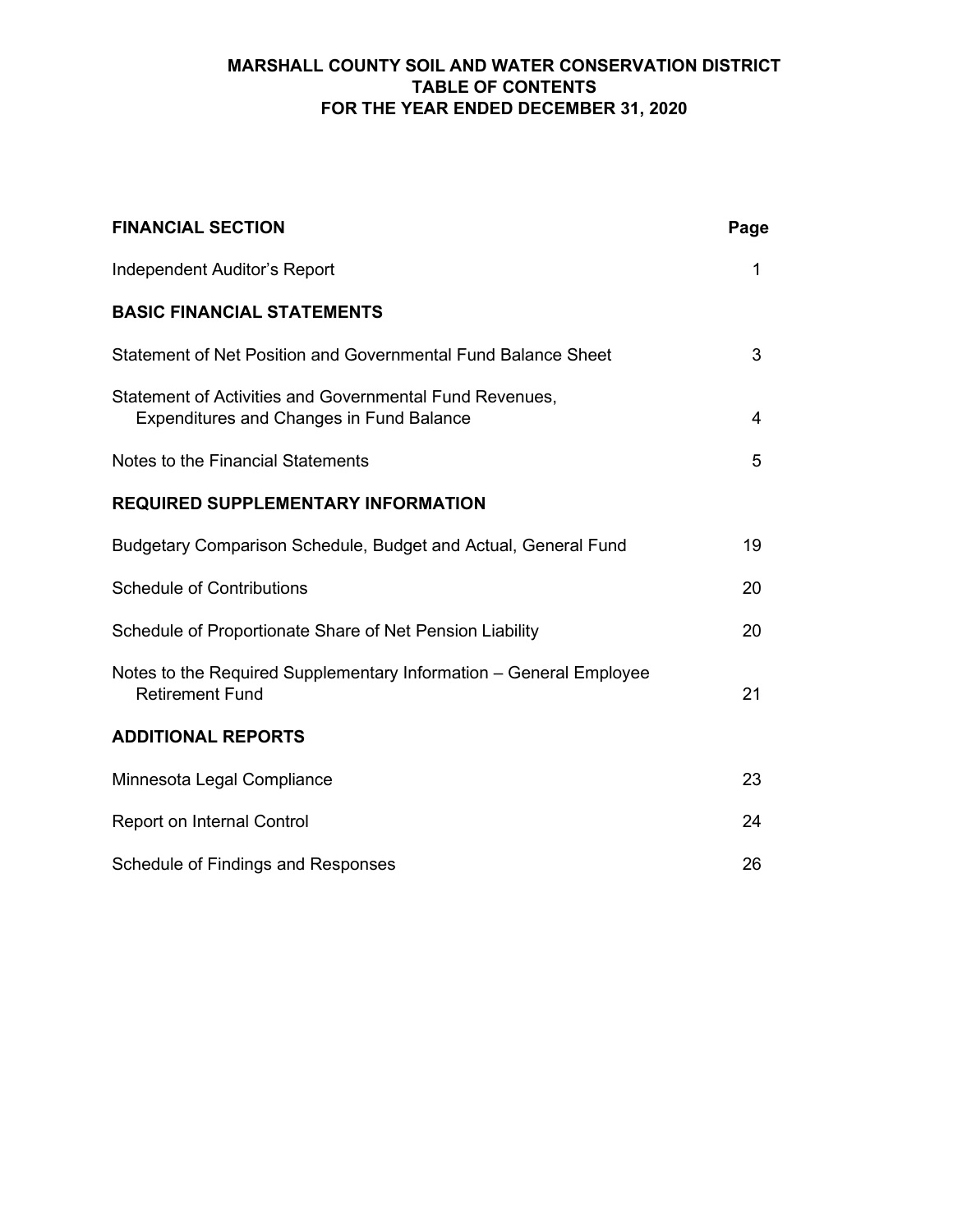**PETERSON COMPANY LTD.**<br>CERTIFIED PUBLIC ACCOUNTANTS 570 Cherry Drive | Waconia, Minnesota 55387

# **INDEPENDENT AUDITOR'S REPORT**

To the Board of Supervisors Marshall County Soil and Water Conservation District Warren, Minnesota

## **Report on the Financial Statements**

We have audited the accompanying financial statements of the governmental activities and the general fund of Marshall County Soil and Water Conservation District, as of and for the year ended December 31, 2020, and the related notes to the financial statements, which collectively comprise Marshall County Soil and Water Conservation District's basic financial statements as listed in the table of contents.

## **Management's Responsibility for the Financial Statements**

Marshall County Soil and Water Conservation District's management is responsible for the preparation and fair presentation of these financial statements in accordance with accounting principles generally accepted in the United States of America; this includes the design, implementation, and maintenance of internal control relevant to the preparation and fair presentation of financial statements that are free from material misstatement, whether due to fraud or error.

#### **Auditor's Responsibility**

Our responsibility is to express opinions on these financial statements based on our audit. We conducted our audit in accordance with auditing standards generally accepted in the United States of America and the standards applicable to financial audits contained in *Government Auditing Standards,* issued by the Comptroller General of the United States. Those standards require that we plan and perform the audit to obtain reasonable assurance about whether the financial statements are free from material misstatement.

An audit involves performing procedures to obtain audit evidence about the amounts and disclosures in the financial statements. The procedures selected depend on the auditor's judgment, including the assessment of the risks of material misstatement of the financial statements, whether due to fraud or error. In making those risk assessments, the auditor considers internal control relevant to the entity's preparation and fair presentation of the financial statements in order to design audit procedures that are appropriate in the circumstances, but not for the purpose of expressing an opinion on the effectiveness of the entity's internal control. Accordingly, we express no such opinion. An audit also includes evaluating the appropriateness of accounting policies used and the reasonableness of significant accounting estimates made by management, as well as evaluating the overall presentation of the financial statements.

We believe that the audit evidence we have obtained is sufficient and appropriate to provide a basis for our audit opinions.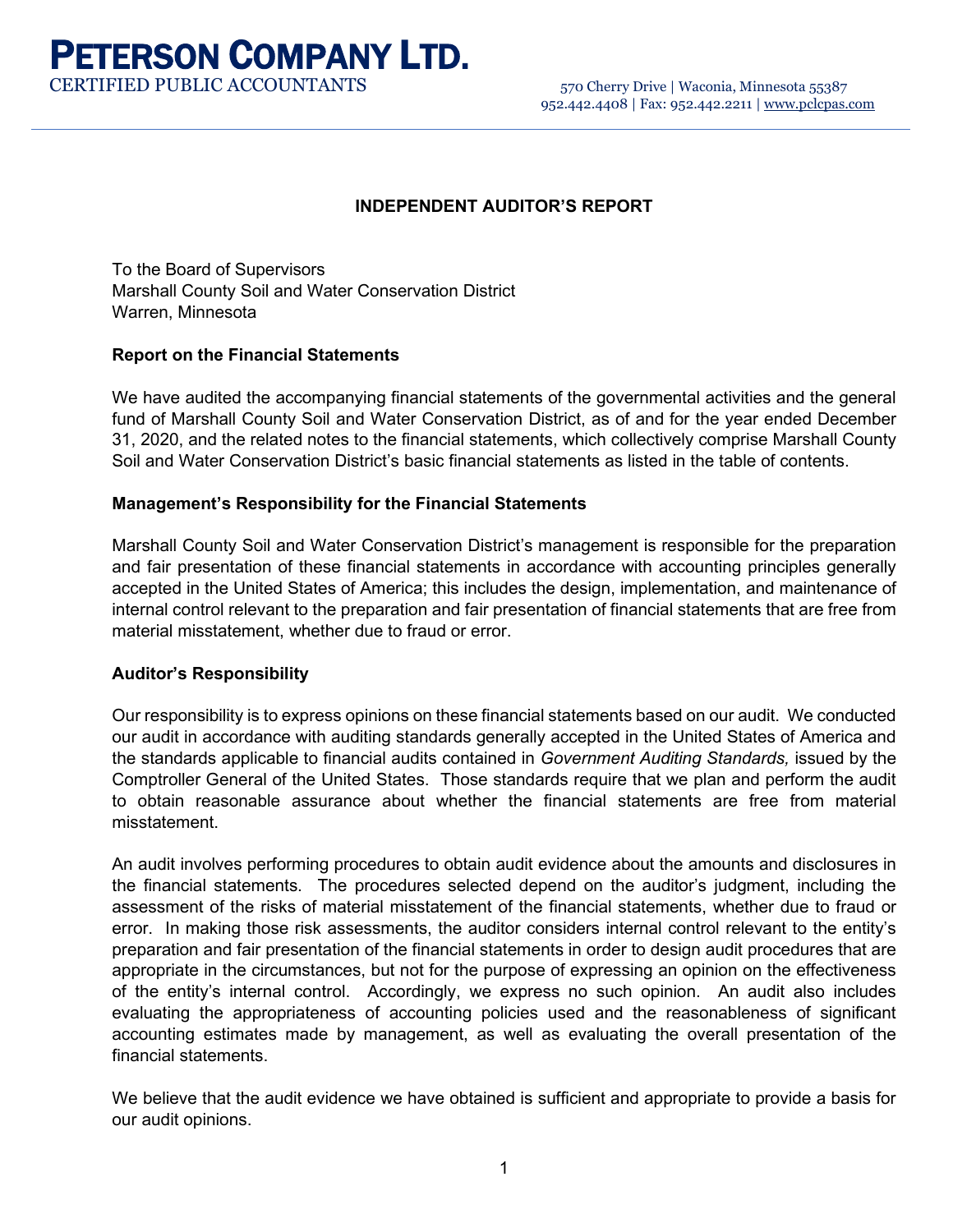# **Opinions**

In our opinion, the financial statements referred to above present fairly, in all material respects, the respective financial position of the governmental activities and the general fund of Marshall County Soil and Water Conservation District as of December 31, 2020, and the respective changes in financial position for the year then ended in accordance with accounting principles generally accepted in the United States of America.

# **Other Matters**

## *Required Supplementary Information*

Management has omitted the management's discussion and analysis that accounting principles generally accepted in the United States of America require to be presented to supplement the basic financial statements. Such missing information, although not a part of the basic financial statements, is required by the Governmental Accounting Standards Board who considers it to be an essential part of financial reporting for placing the basic financial statements in an appropriate operational, economic, or historical context. Our opinion on the basic financial statements is not affected by this missing information.

Accounting principles generally accepted in the United States of America require that the budgetary comparison schedule on page 19 and defined benefit pension plan schedules on page 20 be presented to supplement the basic financial statements. Such information, although not a part of the basic financial statements, is required by the Governmental Accounting Standards Board who considers it to be an essential part of financial reporting for placing the basic financial statements in an appropriate operational, economic, or historical context. We have applied certain limited procedures to the required supplementary information in accordance with auditing standards generally accepted in the United States of America, which consisted of inquiries of management about the methods of preparing the information and comparing the information for consistency with management's responses to our inquiries, the basic financial statements, and other knowledge we obtained during our audit of the basic financial statements. We do not express an opinion or provide any assurance on the information because the limited procedures do not provide us with sufficient evidence to express an opinion or provide any assurance.

# **Other Reporting Required by** *Government Auditing Standards*

In accordance with *Government Auditing Standards*, we have also issued our report dated August 16, 2021, on our consideration of the Marshall County Soil and Water Conservation District's internal control over financial reporting and on our tests of its compliance with certain provisions of laws, regulations, contracts, and grant agreements and other matters. The purpose of that report is to describe the scope of our testing of internal control over financial reporting and compliance and the results of that testing, and not to provide an opinion on the effectiveness of internal control over financial reporting or on compliance. That report is an integral part of an audit performed in accordance with *Government Auditing Standards* in considering Marshall County Soil and Water Conservation District's internal control over financial reporting and compliance.

*Peterson Company Ltd*

PETERSON COMPANY LTD Certified Public Accountants Waconia, Minnesota

August 16, 2021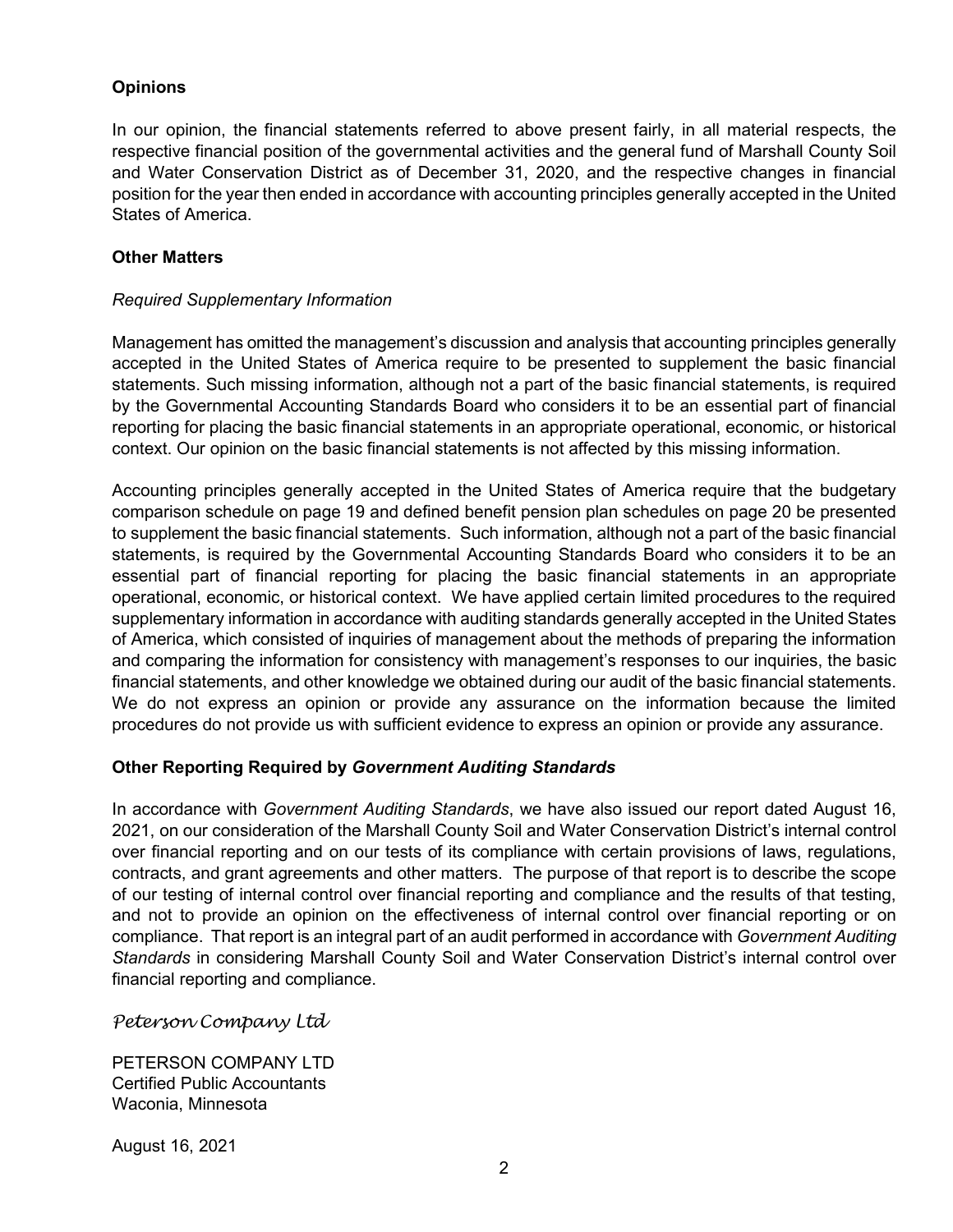# **MARSHALL COUNTY SOIL AND WATER CONSERVATION DISTRICT WARREN, MINNESOTA STATEMENT OF NET POSITION AND GOVERNMENTAL FUND BALANCE SHEET DECEMBER 31, 2020**

|                                                                                                                                      |    | General<br>Fund            |                 | Adjustments             | Statement of<br><b>Net Position</b> |                                |
|--------------------------------------------------------------------------------------------------------------------------------------|----|----------------------------|-----------------|-------------------------|-------------------------------------|--------------------------------|
| <b>Assets</b><br>Cash<br>Due from Other Governments<br><b>Accounts Receivable</b>                                                    | \$ | 653,788<br>7,251<br>29,074 | \$              |                         | \$                                  | 653,788<br>7,251<br>29,074     |
| Capital Assets:<br>Equipment (net of accumulated depreciation)<br><b>Total Assets</b>                                                |    | 690,113                    |                 | 143,306<br>143,306      |                                     | 143,306<br>833,419             |
| <b>Deferred Outflows of Resources</b><br>Defined Benefit Pension Plan                                                                |    |                            |                 | 24,727                  |                                     | 24,727                         |
| <b>Combined Assets and Deferred</b><br><b>Outflows of Resources</b>                                                                  | \$ | 690,113                    | \$              | 168,033                 | \$                                  | 858,146                        |
| <b>Liabilities</b>                                                                                                                   |    |                            |                 |                         |                                     |                                |
| <b>Current Liabilities:</b><br><b>Accounts Payable</b><br><b>Accrued Payroll Taxes</b><br>Note Payable - current<br>Unearned revenue | \$ | 341<br>222<br>538,104      | \$              | 9,098                   | \$                                  | 341<br>222<br>9,098<br>538,104 |
| Long-term Liabilities:<br>Net Pension Liability<br><b>Compensated Absences</b>                                                       |    |                            |                 | 203,846<br>28,602       |                                     | 203,846<br>28,602              |
| Note Payable<br><b>Total Liabilities</b>                                                                                             |    | 538,667                    |                 | 9,273<br>250,819        |                                     | 9,273<br>789,486               |
| <b>Deferred Inflows of Resources</b><br>Defined Benefit Pension Plan                                                                 |    |                            |                 | 11,005                  |                                     | 11,005                         |
| <b>Combined Liabilities and Deferred</b><br><b>Inflows of Resources</b>                                                              | S  | 538,667                    | \$              | 261,824                 | \$                                  | 800,491                        |
| <b>Fund Balance/Net Position</b><br><b>Fund Balance</b>                                                                              |    |                            |                 |                         |                                     |                                |
| Assigned - Compensated Absences<br>Unassigned                                                                                        | \$ | 28,602<br>122,844          | \$              | (28, 602)<br>(122, 844) | \$                                  |                                |
| <b>Total Fund Balance</b>                                                                                                            | \$ | 151,446                    | \$              | (151, 446)              | \$                                  |                                |
| <b>Net Position</b><br><b>Investments in Capital Assets</b><br>Unrestricted                                                          |    |                            | \$              | 143,306<br>(85, 651)    | \$                                  | 143,306<br>(85, 651)           |
| <b>Total Net Position</b>                                                                                                            |    |                            | $\overline{\$}$ | 57,655                  | $\overline{\$}$                     | 57,655                         |

Notes are an integral part of the basic financial statements.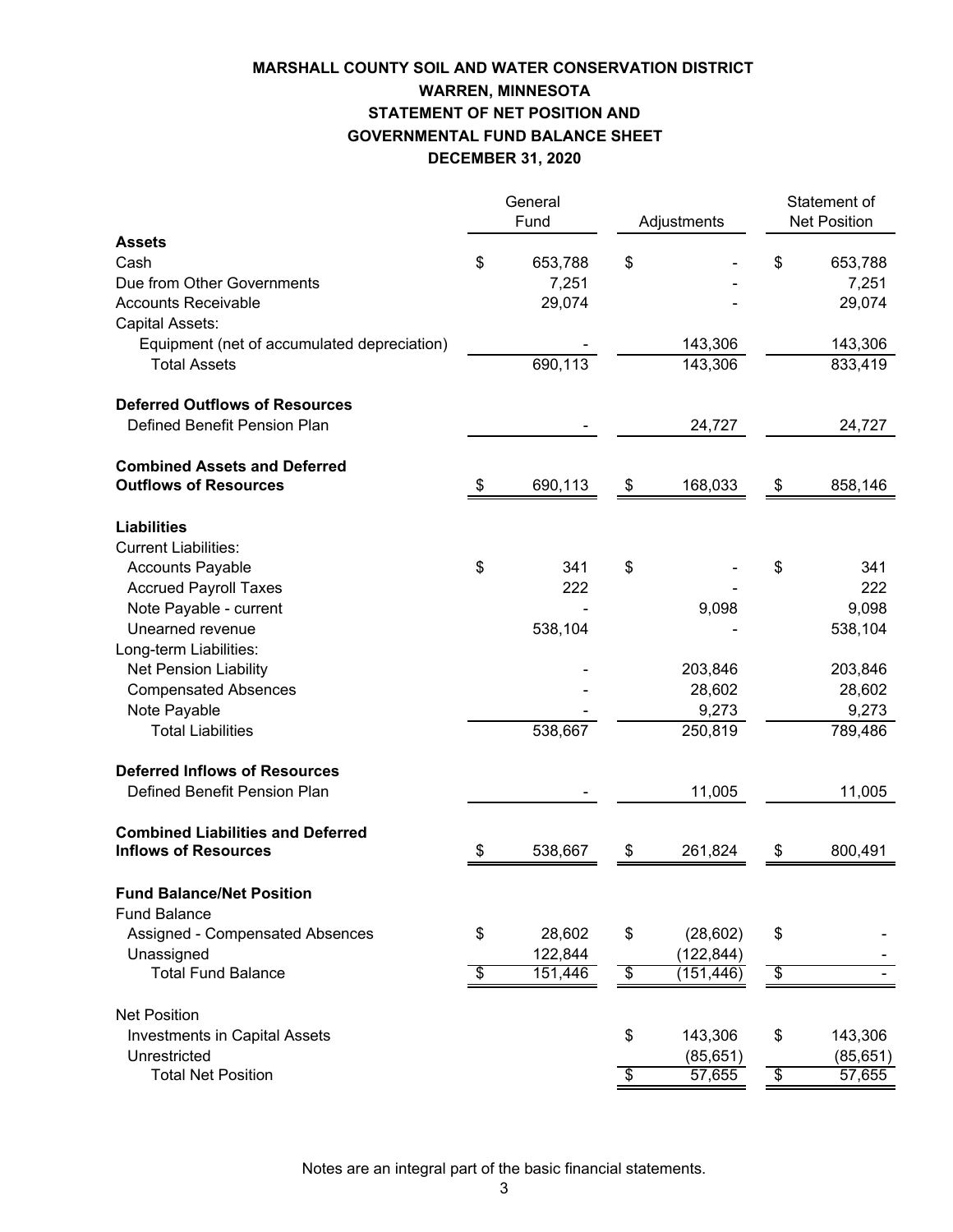# **MARSHALL COUNTY SOIL AND WATER CONSERVATION DISTRICT WARREN, MINNESOTA STATEMENT OF ACTIVITIES AND GOVERNMENTAL FUND REVENUES, EXPENDITURES AND CHANGES IN FUND BALANCE FOR THE YEAR ENDED DECEMBER 31, 2020**

|                                       | General<br>Fund |         | Adjustments |           | Statement of<br><b>Activities</b> |          |
|---------------------------------------|-----------------|---------|-------------|-----------|-----------------------------------|----------|
| <b>Revenues</b>                       |                 |         |             |           |                                   |          |
| Intergovernmental                     | \$              | 420,401 | \$          |           | \$                                | 420,401  |
| <b>Charges for Services</b>           |                 | 211,382 |             |           |                                   | 211,382  |
| <b>Interest Earnings</b>              |                 | 3,464   |             |           |                                   | 3,464    |
| <b>Miscellaneous</b>                  |                 | 2,497   |             |           |                                   | 2,497    |
| <b>Total Revenues</b>                 | \$              | 637,744 | \$          |           | \$                                | 637,744  |
| <b>Expenditures/Expenses</b>          |                 |         |             |           |                                   |          |
| Conservation                          |                 |         |             |           |                                   |          |
| Current                               | \$              | 631,900 | \$          | 17,370    | \$                                | 649,270  |
| <b>Capital Outlay</b>                 |                 | 4,329   |             | (4,329)   |                                   |          |
| Loan Operation                        |                 |         |             |           |                                   |          |
| Debt Service, Principal               |                 | 8,929   |             | (8,929)   |                                   |          |
| Debt Service, Interest                |                 | 520     |             |           |                                   | 520      |
| <b>Total Expenditures/Expenses</b>    | \$              | 645,678 | \$          | 4,112     | \$                                | 649,790  |
| Excess of Revenues Over (Under)       |                 |         |             |           |                                   |          |
| Expenditures/Expenses                 | \$              | (7,934) | \$          | (4, 112)  | \$                                | (12,046) |
| Fund Balance/Net Position January 1   | \$              | 159,380 | \$          | (89, 679) | \$                                | 69,701   |
| Fund Balance/Net Position December 31 | \$              | 151,446 | \$          | (93, 791) | \$                                | 57,655   |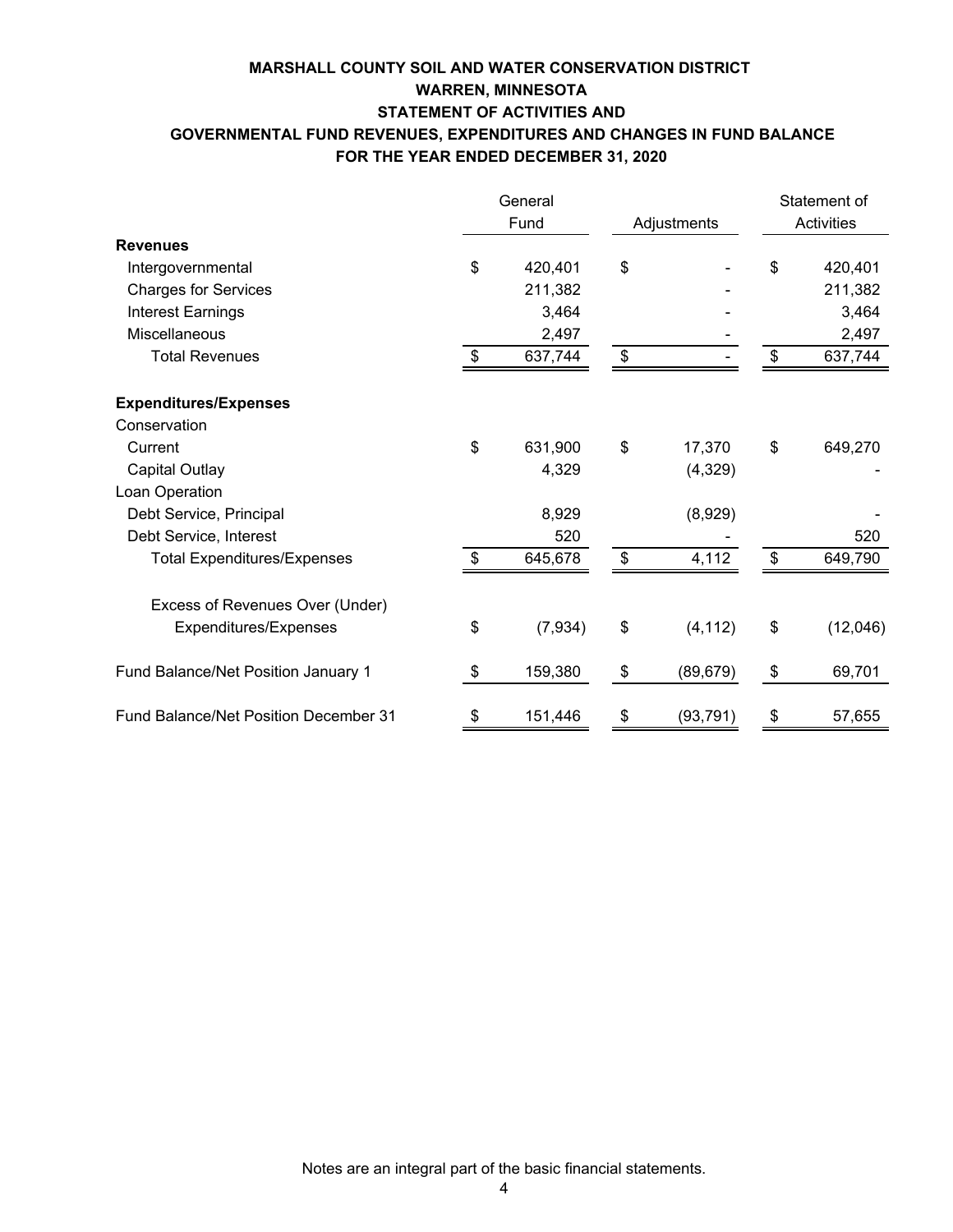# **NOTE 1 – SUMMARY OF SIGNIFICANT ACCOUNTING POLICIES**

# **Basis of Presentation**

The financial statements of Marshall County Soil and Water Conservation District have been prepared in conformity with accounting principles generally accepted in the United States of America (GAAP) as applied to governmental units. The Governmental Accounting Standards Board (GASB) is the accepted standard setting body for establishing governmental accounting and financial reporting principles. The GASB pronouncements are recognized as accounting principles generally accepted in the United States of America for state and local governments.

## **Financial Reporting Entity**

The Marshall County Soil and Water Conservation District is organized under the provisions of Minnesota Statutes Chapter 103C. The District is governed by a Board of Supervisors nominated by voters of the District and elected to four-year terms by the voters of the County.

The purpose of the District is to assist land occupiers in applying practices for the conservation of soil and water resources. These practices are intended to control wind and water erosion, pollution of lakes and streams, and damage to wetlands and wildlife habitats.

The District provides technical and financial assistance to individuals, groups, districts, and governments in reducing costly waste of soil and water resulting from soil erosion, sedimentation, pollution and improper land use.

GAAP requires that the District's financial statements include all funds, departments, agencies, boards, commissions, and other organizations which are not legally separate from the District. In addition, the District's financial statements are to include all component units – entities for which the District is financially accountable.

Financial accountability includes such aspects as appointing a voting majority of the organization's governing body, significantly influencing the programs, projects, activities or level of services performed or provided by the organization or receiving specific financial benefits from, or imposing specific financial burdens on, the organization. These financial statements include all funds of the District. There are no other entities for which the District is financially accountable.

#### **Basic Financial Statements**

The Marshall County Soil and Water Conservation District meets the definition of a Special-Purpose government and is involved in only one program, i.e., conservation of soil and water resources. Accordingly, the District is allowed to combine its government-wide statements with the fund statements.

The government-wide financial statements (i.e. The Statement of Net Position and The Statement of Activities) display information about the reporting government as a whole. These statements include all financial activities of the District.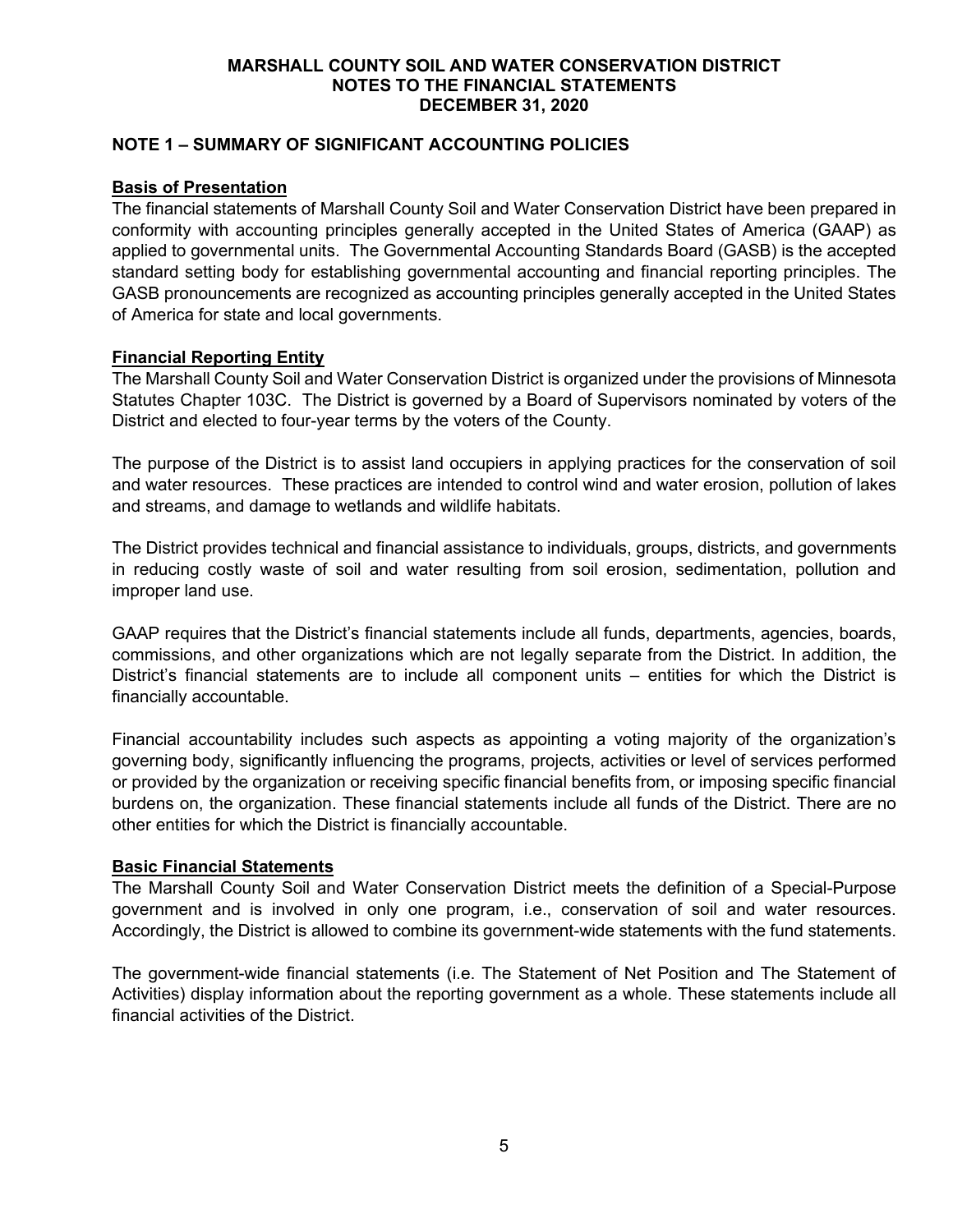## **NOTE 1 – SUMMARY OF SIGNIFICANT ACCOUNTING POLICIES (CONTINUED)**

### **Basic Financial Statements (Continued)**

The Statement of Activities demonstrates the degree to which the direct expenses of a given function or segment are offset by program revenues. Direct expenses are those that are clearly identifiable with a specific function or segment. Program revenues include charges to customers or applicants who purchase, use, or directly benefit from goods, services, or privileges provided by a given function or segment and grants and contributions that are restricted to meeting the operational or capital requirements of a particular function or segment. Certain items not properly included among program revenues are reported instead as miscellaneous revenues.

Fund financial statements report information at the individual fund level. Each fund is considered to be a separate accounting entity. Funds are classified as governmental, proprietary, or fiduciary. Currently, the District has only governmental funds. Major individual governmental funds are reported as separate columns in the fund financial statements.

#### **Measurement Focus, Basis of Accounting, and Financial Statement Presentation**

The accounting and financial reporting treatment applied is determined by its measurement focus and basis of accounting. The government-wide financial statements are reported using the economic resources measurement focus and the accrual basis of accounting. Revenues are recorded when earned and expenses are recorded when a liability is incurred, regardless of the timing of the related cash flows. Charges for services revenue is recorded when earned. Grants and similar items are recognized as revenues when all eligibility requirements imposed by the provider have been met.

Governmental fund financial statements are reported using the current financial resources measurement focus and the modified accrual basis of accounting. Revenues are recognized when they become measurable and available. Revenues are considered measurable when the amount of the transaction can be determined. Revenues are considered to be available when they are collectible within the current period or soon enough thereafter to be used to pay liabilities of the current period. County and local grant revenue is generally considered available if collected within 60 days after year-end. State revenue is recognized in the year to which it applies according to Minnesota Statutes and accounting principles generally accepted in the United States of America. Minnesota Statutes include state aid funding formulas for specific fiscal years. Investment earnings are recorded when earned because they are measurable and available. Miscellaneous revenues (except investment earnings) are recorded as revenue when received because they are generally not measurable until then. A six-month availability period is generally used for other fund revenue. Expenditures are generally recorded when a liability is incurred. However, expenditures are recorded as prepaid for approved disbursements in advance of the year in which the item is to be used.

The District reports the following major governmental funds:

General Fund – This is the District's primary operating fund. It accounts for all financial resources of the general government.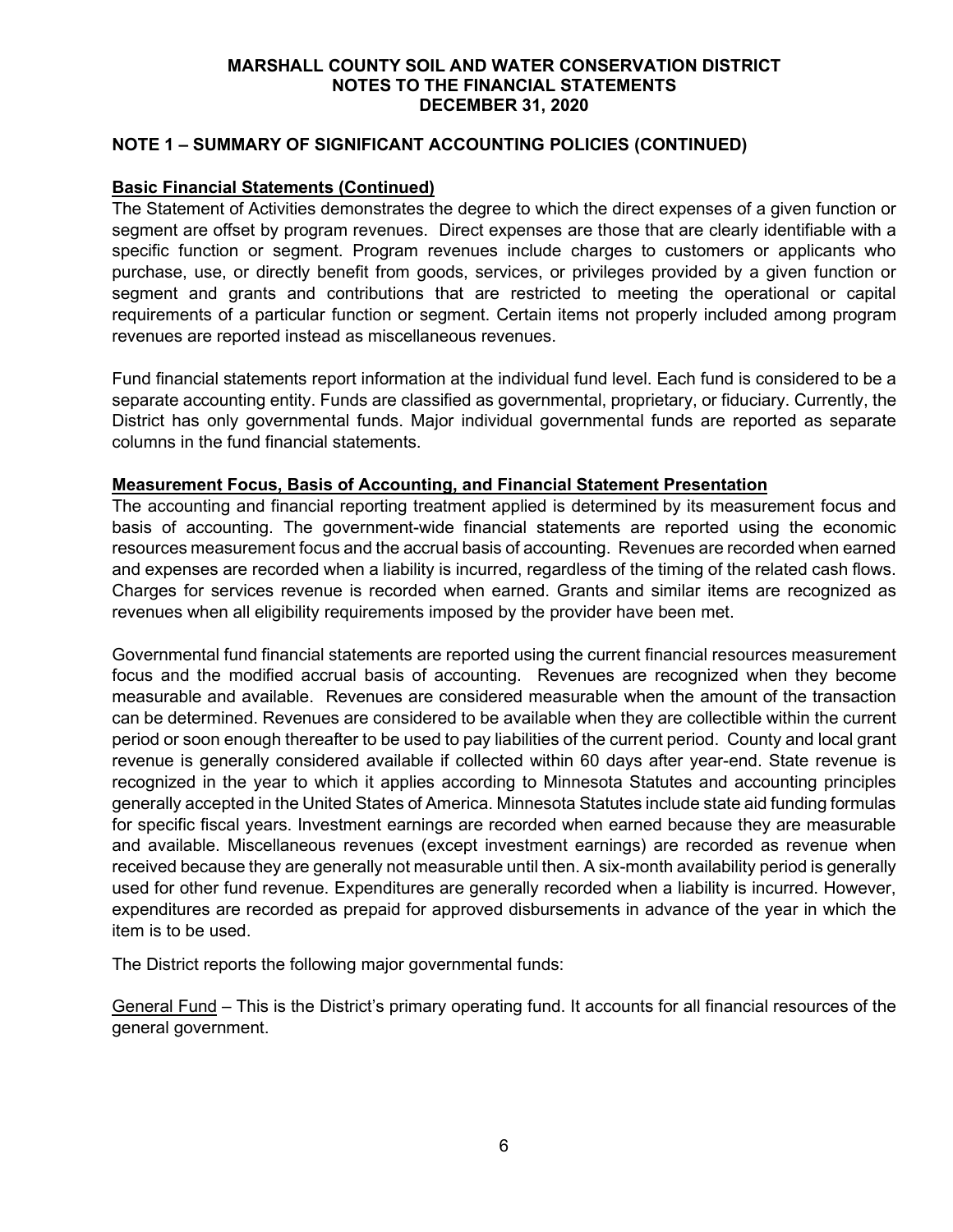## **NOTE 1 – SUMMARY OF SIGNIFICANT ACCOUNTING POLICIES (CONTINUED)**

### **Use of Estimates**

The preparation of financial statements in conformity with generally accepted accounting principles requires management to make estimates and assumptions which affect: the reported amounts of assets and liabilities, the disclosure of contingent assets and liabilities at the date of the financial statements, and the reported amounts of revenues and expenditures during the reporting period. Actual results could differ from those estimates.

# **Assets, Deferred Outflows of Resources, Liabilities, Deferred Inflows of Resources, and Net Position or Fund Balance**

#### **Cash**

Cash consists of a checking and money market savings account.

#### **Accounts Receivables and Due from Other Governments**

Receivables are collectible within one year.

Due from other governments is recorded for state, county, and local grant amounts that were received after year-end and all eligibility requirements had been met.

#### **Capital Assets**

The cost of property, plant, and equipment is depreciated over the estimated useful lives of the related assets. Depreciation is computed on the straight-line method. For the purpose of computing depreciation, the useful life for Machinery and Equipment is 10 to 15 years, Vehicles are 10 years, and 4 years for Office Equipment. The District uses the threshold of \$1,000 for capitalizing assets purchased.

#### **Unearned Revenue**

Unearned revenue is recorded for amounts of state, county, and local grant amounts received prior to satisfying all eligibility requirements imposed by the providers.

#### **Compensated Absences**

Under the District's personnel policies, employees are granted vacation and sick leave in varying amounts based on their length of service. Only benefits considered to be vested are disclosed in these statements.

All vested vacation and sick leave pay is accrued when incurred in the government-wide financial statements. A liability for these amounts is reported in governmental funds only if they have matured, for example, as a result of employee resignations or retirements, and are payable with expendable available resources.

Payments for vacation and sick leave will be made at rates in effect when the benefits are used. Accumulated vacation and sick leave liabilities at December 31, 2020 are determined on the basis of current salary rates and include salary related payments.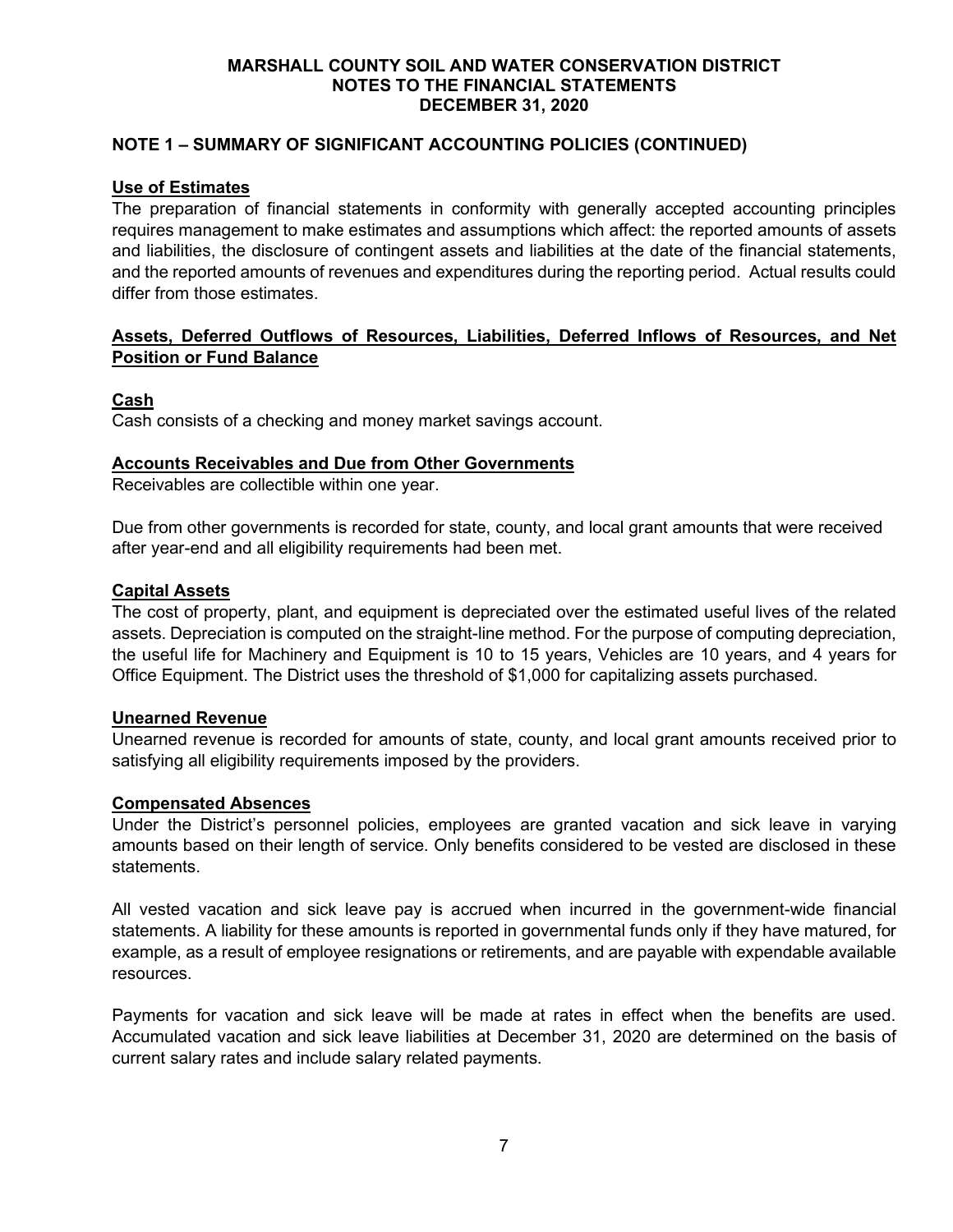## **NOTE 1 – SUMMARY OF SIGNIFICANT ACCOUNTING POLICIES (CONTINUED)**

### **Pensions**

For purposes of measuring the net pension liability, deferred outflows/inflows of resources, and pension expense, information about the fiduciary net position of the Public Employees Retirement Association (PERA) and additions to/deductions from PERA's fiduciary net position have been determined on the same basis as they are reported by PERA. For this purpose, plan contributions are recognized as of employer payroll paid dates and benefit payments, and refunds are recognized when due and payable in accordance with the benefit terms. Investments are reported at fair value.

#### **Deferred Outflows of Resources**

In addition to assets, the financial statements report a separate section for deferred outflows of resources. This separate financial statement element represents a consumption of net position that applies to a future period(s) and so will not be recognized as an outflow of resources (expense) until that time. The District has one type of deferred outflow which is pension related.

#### **Deferred Inflows of Resources**

In addition to liabilities, the financial statements report a separate section for deferred inflows of resources. This separate financial statement element, deferred inflows of resources, represents an acquisition of net position that applies to a future period(s) and so will not be recognized as an inflow of resources (revenue) until that time. The District has one type of deferred inflow which is pension related.

#### **Fund Balance**

In the fund financial statements, governmental funds report fund balance as non-spendable, restricted, committed, assigned, or unassigned. Non-spendable portions of fund balance relate to prepaid expenditures or inventory amounts. Restricted fund balances are constrained by outside parties (statute, grantors, bond agreements, etc.). Committed fund balance represents constraints on spending the that the District imposes upon itself by a high-level formal action prior to the close of the fiscal period. The District's Board of Supervisors authorizes all assigned fund balances and their intended uses. The District currently has \$28,602 for assigned fund balances. Unassigned fund balances are considered the remaining amounts, usually in the General Fund, only.

When an expenditure is incurred for purposes for which both restricted and unrestricted fund balance is available, it is the District's policy to use restricted first, then unrestricted fund balance. When an expenditure is incurred for purposes for which committed, assigned and unassigned fund balance is available, it is the District's policy to use committed first, then assigned and finally unassigned fund balance.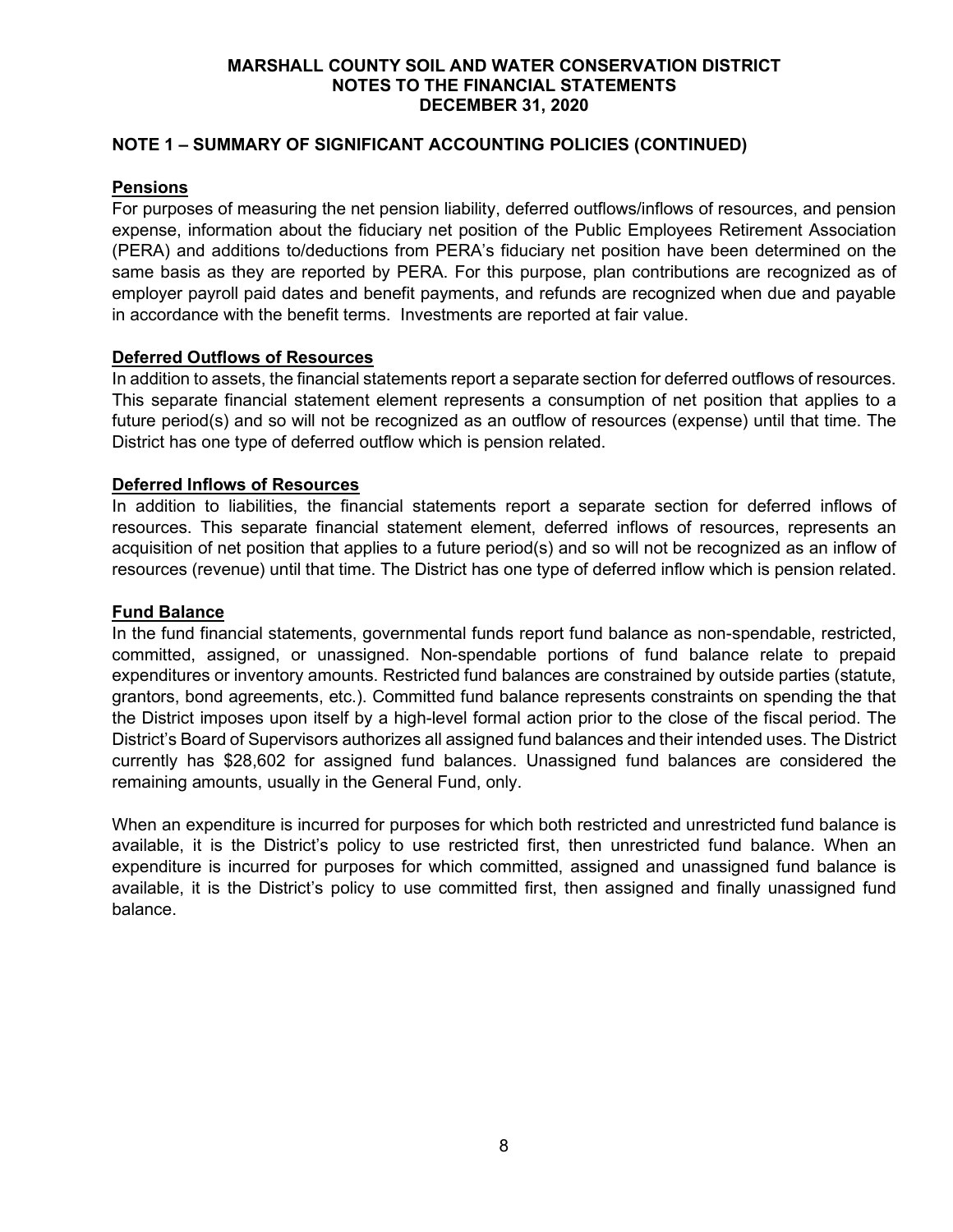## **NOTE 1 – SUMMARY OF SIGNIFICANT ACCOUNTING POLICIES (CONTINUED)**

### **Net Position**

Net position represents the difference between assets, deferred outflows, liabilities and deferred inflows in the government-wide financial statements. Net investments in capital assets, consists of capital assets, net of accumulated depreciation, reduced by the outstanding balance of any long-term debt used to build or acquire the capital assets. Net position is reported as restricted in the government-wide financial statements when there are limitations imposed on its use through external restrictions imposed by creditors, grantors, laws, or regulations of other governments.

#### **Explanation of Adjustments Column in Statements**

Capital Assets: In the Statement of Net Position and Governmental Fund Balance Sheet, an adjustment is made if the District has capital assets. This adjustment equals the net book balance of capitalized assets as of the report date and reconciles to the amount reported in the Capital Assets Note.

Long-Term Liabilities: In the Statement of Net Position and Governmental Fund Balance Sheet, an adjustment is made to reflect the total Compensated Absences, Loans and Net Pension Liability the District has as of the report date. See note on Long-Term Liabilities.

#### Depreciation, Net Pension Expense and Change in Compensated Absences for the year:

In the Statement of Activities and Governmental Fund Revenues, Expenditures and Changes in Fund Balance, the adjustment equals the total depreciation for the year reported, plus or minus the net pension expense and the change in compensated absences between the reporting year and the previous year.

#### **Subsequent Events**

In preparing these financial statements, the District has evaluated events and transactions for potential recognition or disclosure through August 16, 2021, the date the financial statements were available to be issued.

#### **NOTE 2 – DEPOSITS**

Minnesota Statutes 118A.02 and 118A.04 authorize the District to designate a depository for public funds and to invest in certificates of deposit. Minnesota Statute 118A.03 requires that all District deposits be protected by insurance, surety bond, or collateral. When not covered by insurance or surety bonds, the market value of collateral pledged shall be at least ten percent more than the amount on deposit (plus accrued interest) at the close of the financial institution's banking day.

Authorized collateral includes treasury bills, notes and bonds; issues of U.S. government agencies; general obligations rated "A" or better; revenue obligations rated "AA" or better; irrevocable standard letters of credit issued by the Federal Home Loan Bank; and Certificates of Deposit. Minnesota Statutes require that securities pledged as collateral be held in safekeeping in a restricted account at the Federal Reserve Bank or in an account at a trust department of a commercial bank or other financial institution that is not owned or controlled by the financial institution furnishing the collateral.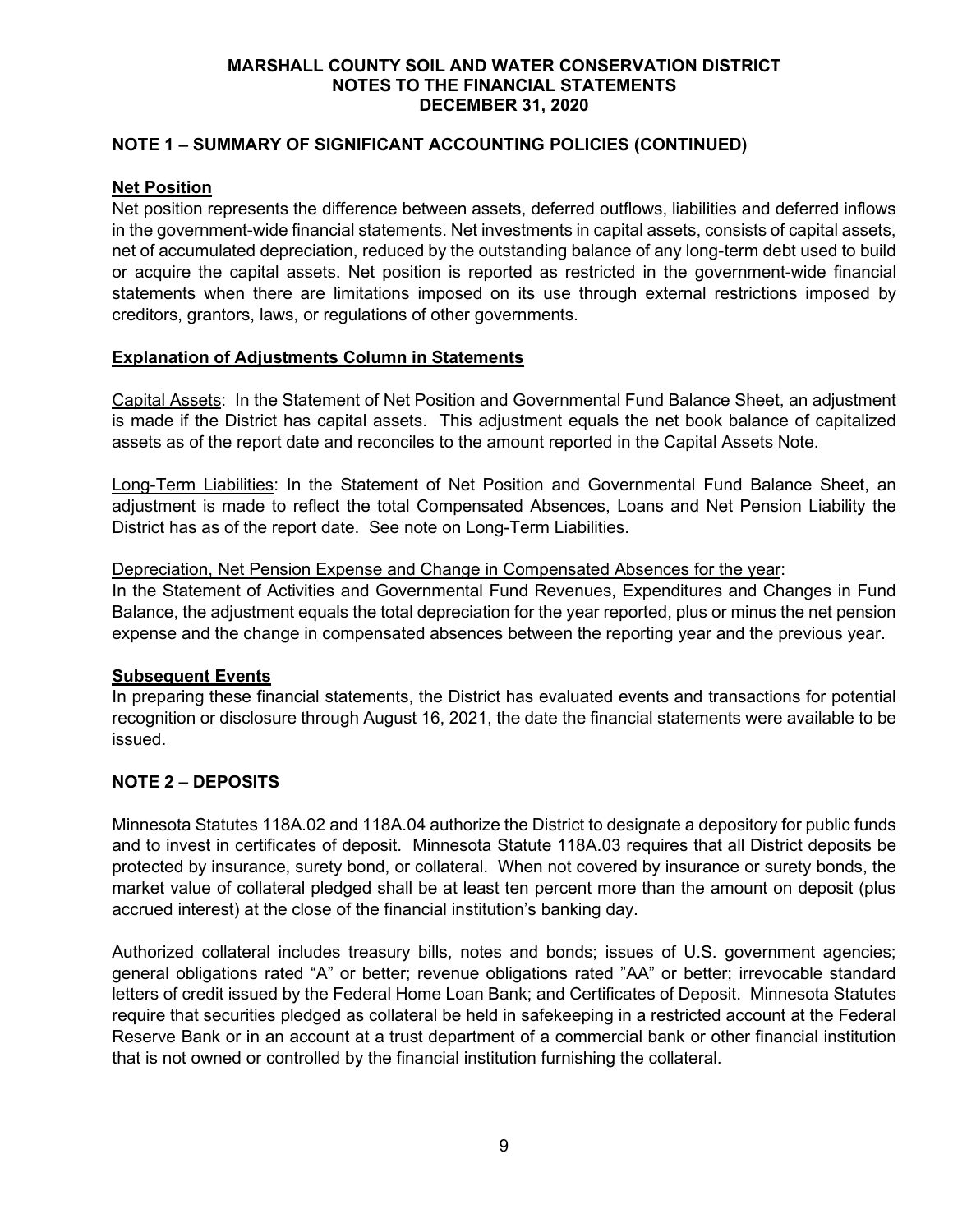# **NOTE 2 – DEPOSITS (CONTINUED)**

## **Custodial Credit Risk Deposits**

Custodial credit risk is the risk that in the event of a financial institution failure, the District's deposits may not be returned to it. The District does not have a deposit policy for custodial credit risk. The market value of collateral pledged must equal 110% of deposits not covered by insurance or bonds. The District has no additional deposit policies addressing custodial credit risk. As of December 31, 2020, the District's deposits were not exposed to custodial credit risk.

## **Note Payable**

The District has a loan for equipment that was purchased in 2019. The loan has a balance of \$18,371 as of December 31, 2020 with an interest rate of 1.90% and annual payments of \$9,449. The loan matures in 2022 and is secured by the equipment.

|                                  | Year | Amount  |
|----------------------------------|------|---------|
|                                  | 2021 | 9,098   |
|                                  | 2022 | 9,273   |
| <b>Total Future Payments</b>     |      | 18,371  |
| <b>Less Current Maturities</b>   |      | (9,098) |
| <b>Total Long-Term Liability</b> |      | 9,273   |

Future Payments on the Note Payable are as follows:

# **NOTE 3 – CAPITAL ASSETS**

Capital assets activity for the year ended December 31, 2020 was as follows:

|                                | Beginning |            | Addition |        | <b>Deletion</b> |   | Ending |            |
|--------------------------------|-----------|------------|----------|--------|-----------------|---|--------|------------|
| Equipment                      |           | \$ 304.338 |          | 4.329  |                 |   |        | \$ 308,667 |
| Less: Accumulated Depreciation |           | 146,822    |          | 18,539 |                 | - |        | 165,361    |
| Net Capital Assets             |           | 157,516    |          |        |                 |   |        | 143,306    |

Current year depreciation is \$18,539.

# **NOTE 4 – UNEARNED REVENUE**

Unearned revenue represents unearned advances from the Minnesota Board of Water and Soil Resources (BWSR) for administrative service grants and for the cost-share program. Revenues will be recognized when the related program expenditures are recorded. Unearned revenue for the year ended December 31, 2020, consists of the following: BWSR Cost Share Program \$28,473; BWSR Conservation Delivery \$29,596; Local Capacity \$239,801; Buffer Cost Share \$218,362; Buffer Law \$21,872; Total \$538,104.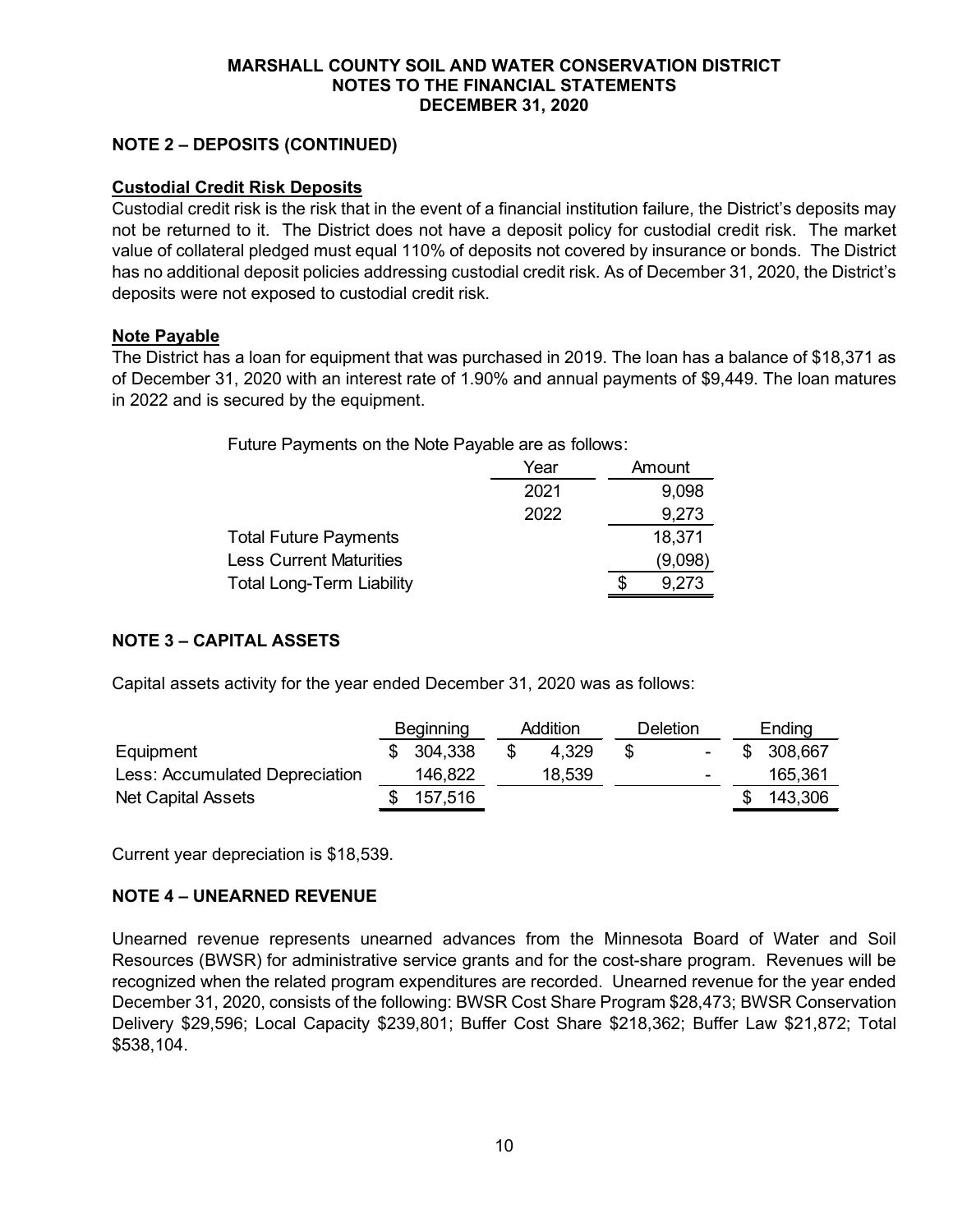# **NOTE 5 – LONG-TERM LIABILITIES**

The following is a summary of changes in the District's long-term liabilities for the year ended December 31, 2020:

|                              | January 1, |                  |                          | December 31, |
|------------------------------|------------|------------------|--------------------------|--------------|
|                              | 2020       | <b>Increases</b> | Decreases                | 2020         |
| <b>Net Pension Liability</b> | 176,921    | 26,925           |                          | 203,846      |
| <b>Compensated Absences</b>  | 25,829     | 2,773            | $\overline{\phantom{0}}$ | 28,602       |
| Note Payable                 | 18,371     |                  | 9,098                    | 9,273        |
| Total                        | 221,121    | 29,698           | 9,098                    | 241,721      |

# **Vacation and Sick Leave**

Vacation leave accrual varies from 10 to 25 days per year. Sick leave accrual is 12 days per year. The limit on the accumulation of vacation leave is 240 hours and the limit on the accumulation of sick leave is 720 hours. Upon termination of employment from the District, employees are paid accrued vacation leave and one half of unused accrued sick leave hours not to exceed a combination of 30 days.

# **Compensated Absences Payable**

The amount of the estimated obligation at December 31, 2020 was \$28,602. The District's General Fund finances compensated absences on a pay-as-you-go-basis.

# **NOTE 6 – RISK MANAGEMENT**

The District is exposed to various risks of loss related to tort; theft of, damage to, and destruction of assets; errors, and omissions; injuries to employees; workers' compensation claims; and natural disasters. The District has entered into an agreement with the Minnesota Counties Intergovernmental Trust (MCIT) to cover its liabilities for workers compensation and property and casualty. For other risks, the District carries commercial insurance. There were no significant reductions of insurance coverage from the previous year. There have been no settlements in excess of the District's insurance coverage for any of the past three years.

The Workers' Compensation Division of MCIT is self-sustaining based on the contribution charges, so that the total contributions plus compounded earnings on these contributions will equal the amount needed to satisfy the claims liabilities and other expenses. Should the MCIT Workers' Compensation Division liabilities exceed assets, MCIT may assess the District in a method and amount to be determined by MCIT.

The Property and Casualty Division of MCIT is self-sustaining and the District pays an annual premium to cover current and future losses. The MCIT carries reinsurance for its property lines to protect against catastrophic losses. Should the MCIT Property and Casualty Division liabilities exceed assets, MCIT may assess the District in a method and amount to be determined by MCIT.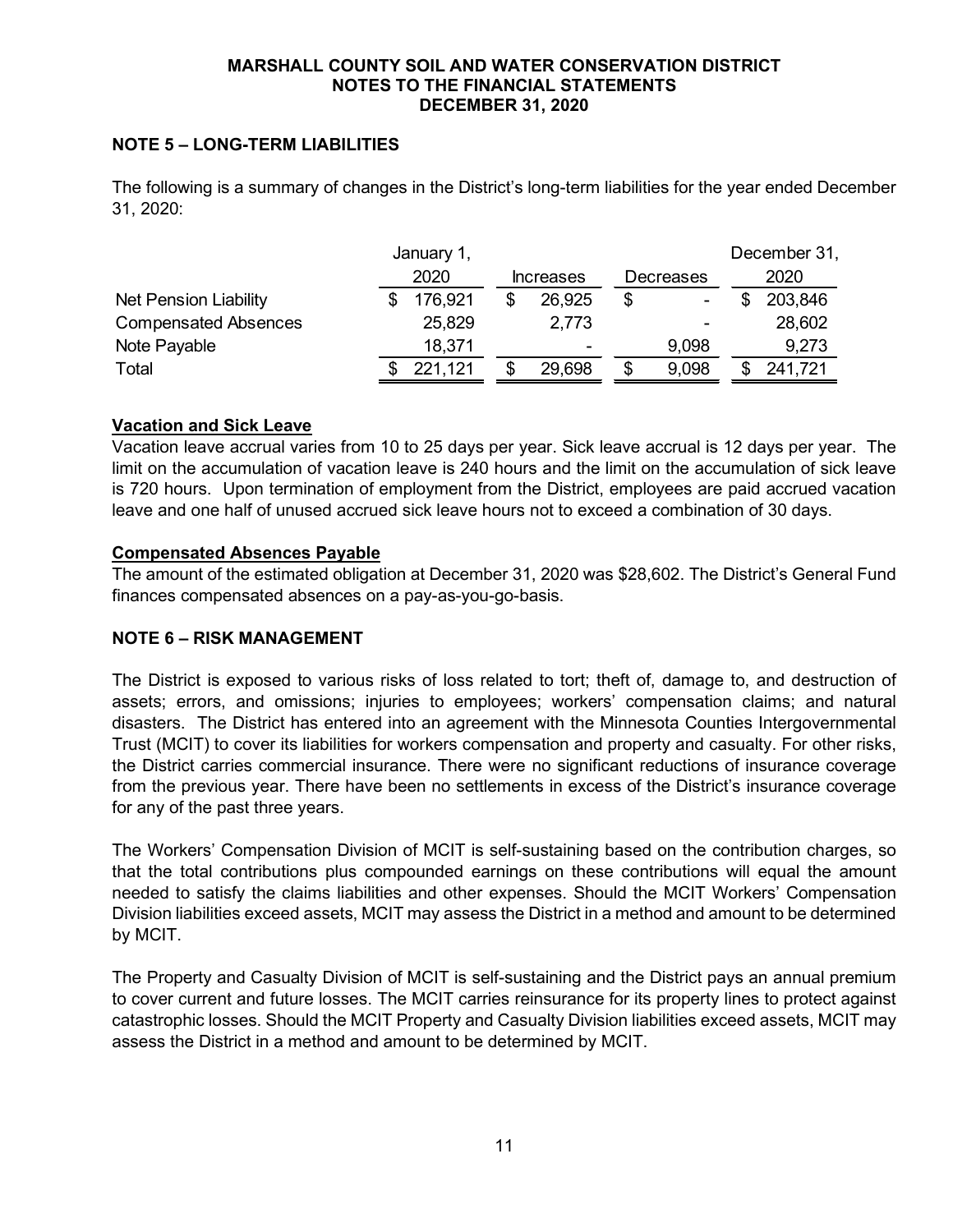## **NOTE 7 – DEFINED BENEFIT PENSION PLAN**

### **Plan Description**

The District participates in the following cost-sharing multiple-employer defined benefit pension plans administered by the Public Employees Retirement Association of Minnesota (PERA). PERA's defined benefit pension plans are established and administered in accordance with *Minnesota Statutes*, Chapters 353 and 356. PERA's defined benefit pension plans are tax qualified plans under Section 401(a) of the Internal Revenue Code.

All full-time and certain part-time employees of the District are covered by the General Employees Plan. General Employees Plan members belong to the Coordinated Plan. Coordinated Plan members are covered by Social Security.

#### **Benefits Provided**

PERA provides retirement, disability, and death benefits. Benefit provisions are established by state statute and can only be modified by the state legislature. Vested, terminated employees who are entitled to benefits, but are not receiving them yet, are bound by the provisions in effect at the time they last terminated their public service. General Employees Plan benefits are based on a member's highest average salary for any five successive years of allowable service, age, and years of credit at termination of service. Two methods are used to compute benefits for PERA's Coordinated Plan members. Members hired prior to July 1, 1989, receive the higher of Method 1 or Method 2 formulas. Only Method 2 is used for members hired after June 30, 1989. Under Method 1, the accrual rate for Coordinated members is 1.2 percent for each of the first ten years of service and 1.7 percent for each additional year. Under Method 2, the accrual rate for Coordinated members is 1.7 percent for all years of service. For members hired prior to July 1, 1989 a full annuity is available when age plus years of service equal 90 and normal retirement age is 65. For members hired on or after July 1, 1989, normal retirement age is the age for unreduced Social Security benefits capped at 66.

Benefit increases are provided to benefit recipients each January. Beginning in 2019, the postretirement increase is equal to 50 percent of the cost-of-living adjustment (COLA) announced by the SSA, with a minimum increase of at least 1.00 percent and a maximum of 1.50 percent. Recipients that have been receiving the annuity or benefit for at least a full year as of the June 30 before the effective date of the increase will receive the full increase. For recipients receiving the annuity or benefit for at least one month but less than a full year as of the June 30 before the effective date of the increase will receive a reduced prorated increase. For members retiring on January 1, 2024, or later, the increase will be delayed until normal retirement age (age 65 if hired prior to July 1, 1989, or age 66 for individuals hired on or after July 1, 1989). Members retiring under Rule of 90 are exempt from the delay to normal retirement.

#### **Contributions**

*Minnesota Statutes* Chapter 353 sets the rates for employer and employee contributions. Contribution rates can only be modified by the state legislature.

Coordinated Plan members were required to contribute 6.50 percent of their annual covered salary in fiscal year 2020 and the District was required to contribute 7.50 percent for Coordinated Plan members. The District's contributions to the General Employees Fund for the year ended December 31, 2020, were \$19,947. The District's contributions were equal to the required contributions as set by state statute.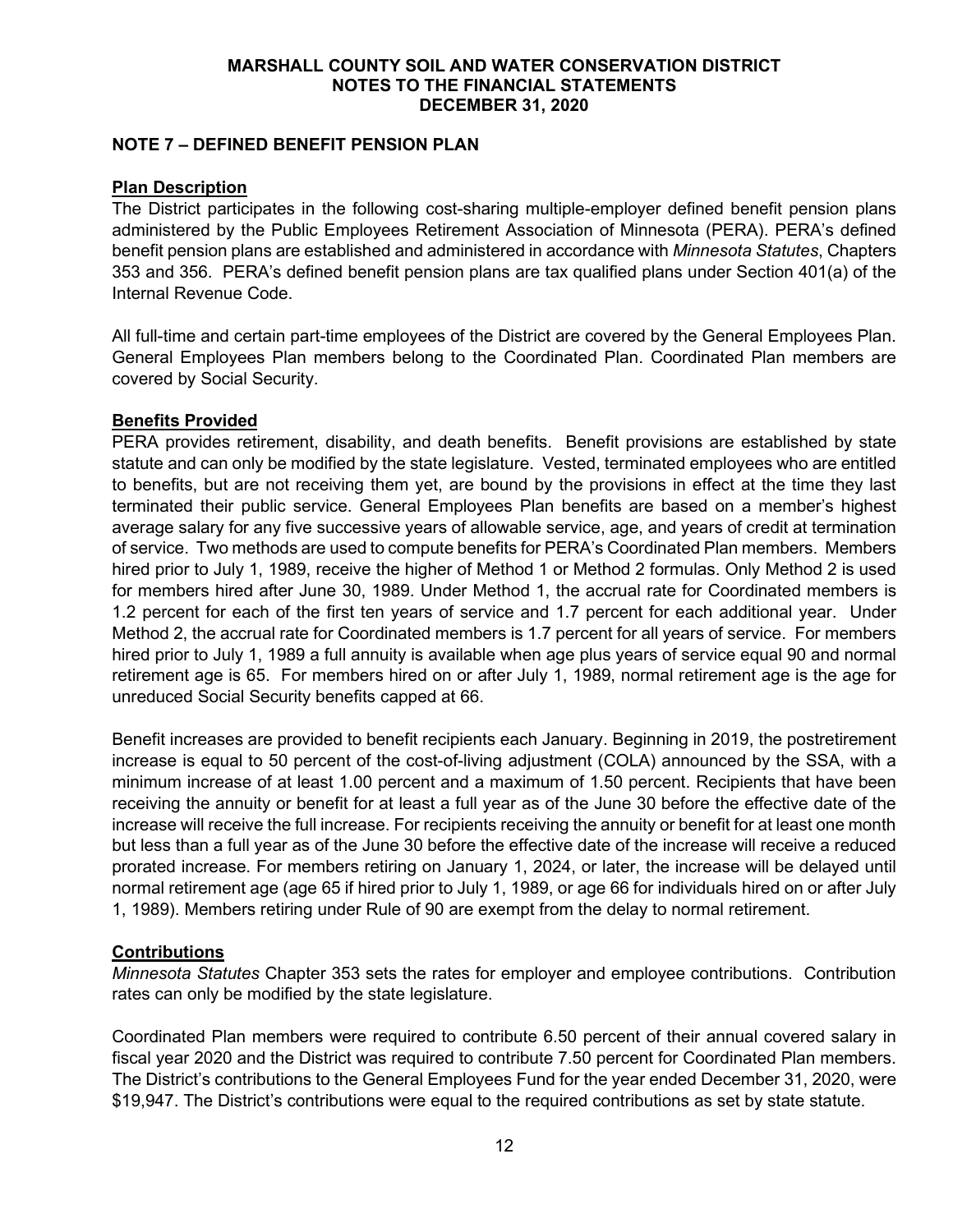# **NOTE 7 – DEFINED BENEFIT PENSION PLAN (CONTINUED)**

## **Pension Costs**

At December 31, 2020, the District reported a liability of \$203,846 for its proportionate share of the General Employees Fund's net pension liability. The District's net pension liability reflected a reduction due to the State of Minnesota's contribution of \$16 million. The State of Minnesota is considered a nonemployer contributing entity and the state's contribution meets the definition of a special funding situation. The State of Minnesota's proportionate share of the net pension liability associated with the District totaled \$6,277. The net pension liability was measured as of June 30, 2020, and the total pension liability used to calculate the net pension liability was determined by an actuarial valuation as of that date. The District's proportionate share of the net pension liability was based on the District's contributions received by PERA during the measurement period for employer payroll paid dates from July 1, 2019 through June 30, 2020, relative to the total employer contributions received from all of PERA's participating employers. The District's proportionate share was 0.0034 percent at the end of the measurement period and 0.0032 percent for the beginning of the period.

| District's proportionate share of the net pension liability | 203,846 |
|-------------------------------------------------------------|---------|
| State of Minnesota's proportionate share of the net pension |         |
| liability associated with the District                      | 6,277   |
| Total                                                       | 210,123 |

For the year ended December 31, 2020, the District recognized a pension credit of \$(3,942) for its proportionate share of the General Employees Plan's pension expense. In addition, the District recognized an additional \$546 as pension expense (and grant revenue) for its proportionate share of the State of Minnesota's contribution of \$16 million to the General Employees Fund.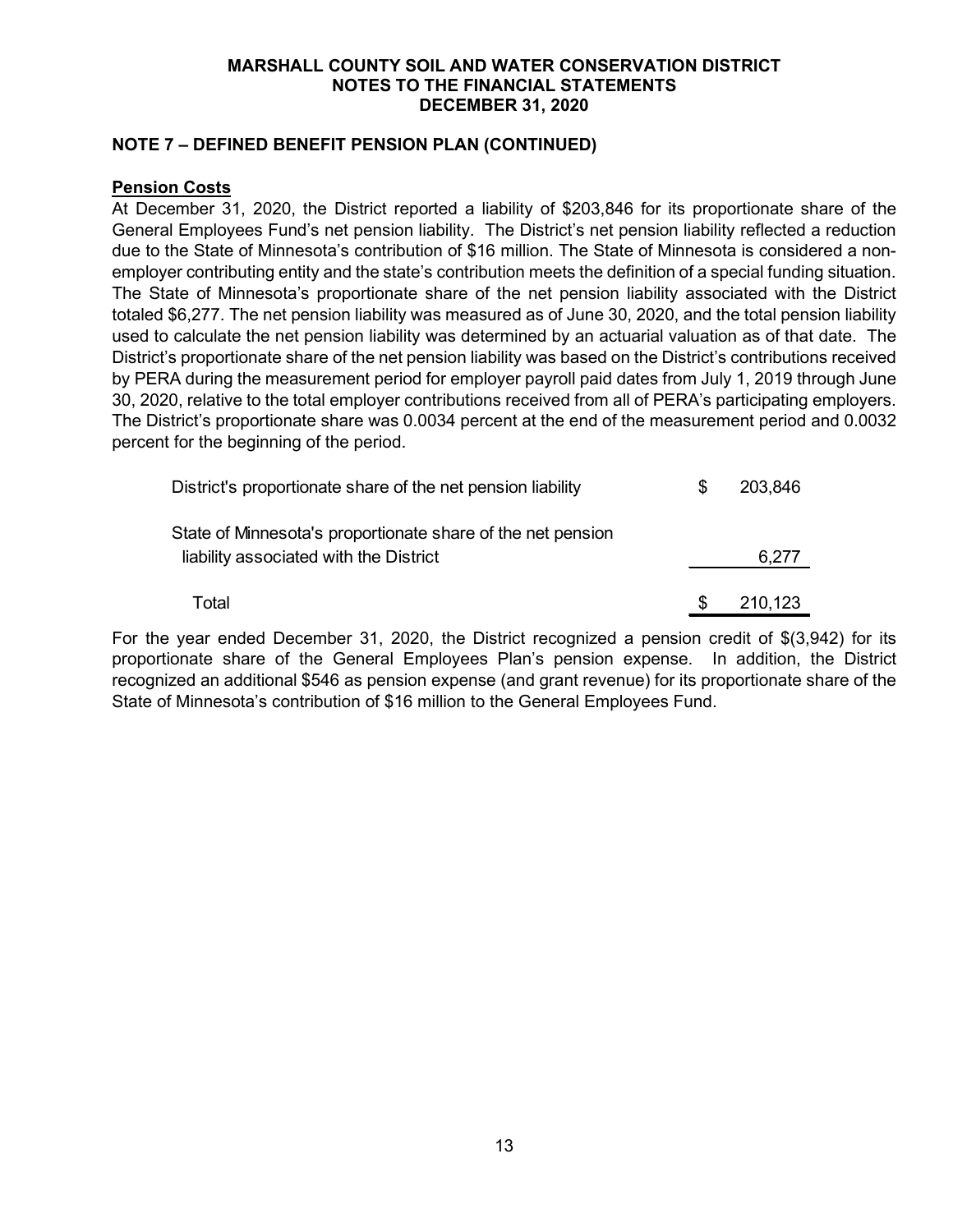# **NOTE 7 – DEFINED BENEFIT PENSION PLAN (CONTINUED)**

#### **Pension Costs (CONTINUED)**

At December 31, 2020, the District reported its proportionate share of the General Employees Plan's deferred outflows of resources and deferred inflows of resources from the following sources:

|                                                                               | Deferred<br>Outflows of<br>Resources | Deferred<br>Inflows of<br>Resources |        |
|-------------------------------------------------------------------------------|--------------------------------------|-------------------------------------|--------|
| Differences between expected and actual<br>economic experience                | \$<br>1,977                          | \$                                  | 880    |
| Changes in actuarial assumptions                                              |                                      |                                     | 7,372  |
| Net collective difference between projected<br>and actual investment earnings | 4,066                                |                                     |        |
| <b>Changes in Proportion</b>                                                  | 8,257                                |                                     | 2,753  |
| Contributions paid to PERA subsequent to<br>the measurement date              | 10,427                               |                                     |        |
| Total                                                                         | \$<br>24,727                         | \$                                  | 11,005 |

The \$10,427 reported as deferred outflows of resources related to pensions resulting from District contributions subsequent to the measurement date will be recognized as a reduction of the net pension liability in the year ended December 31, 2021. Other amounts reported as deferred outflows and inflows of resources related to pensions will be recognized in pension expense as follows:

| Year ended December 31: | <b>Pension Expense Amount</b> |          |  |  |
|-------------------------|-------------------------------|----------|--|--|
| 2021                    |                               | (9, 553) |  |  |
| 2022                    |                               | 1,300    |  |  |
| 2023                    |                               | 6.673    |  |  |
| 2024                    |                               | 4.875    |  |  |
|                         |                               |          |  |  |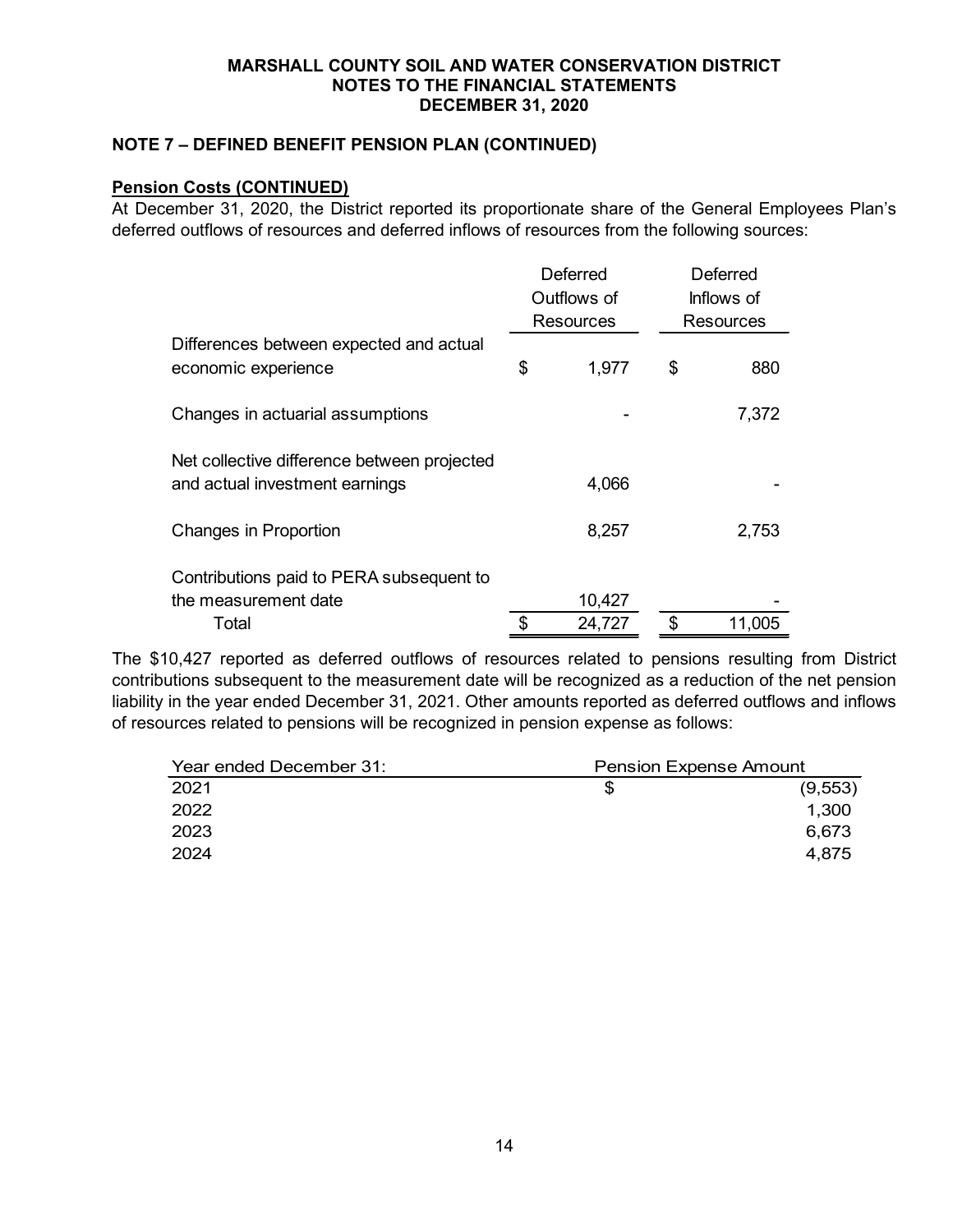# **NOTE 7 – DEFINED BENEFIT PENSION PLAN (CONTINUED)**

# **Actuarial Assumptions**

The total pension liability in the June 30, 2020, actuarial valuation was determined using an individual entry-age normal actuarial cost method and the following actuarial assumptions:

| <b>Inflation</b>             | 2.50 percent per year |
|------------------------------|-----------------------|
| Active Member Payroll Growth | 3.25 percent per year |
| Investment Rate of Return    | 7.50 percent          |

Salary increases were based on a service-related table. Mortality rates for active members, retirees, survivors and disabilitants were based on RP 2014 tables for males or females, as appropriate, with slight adjustments to fit PERA's experience. Cost of living benefit increases after retirement for retirees are assumed to be 1.25 percent per year for the General Employees Plan.

Actuarial assumptions used in the June 30, 2020 valuation were based on the results of actuarial experience studies. The most recent four-year experience study in the General Employees Plan was completed in 2019. The assumption changes were adopted by the Board and became effective with the July 1, 2020 actuarial valuation.

The State Board of Investment, which manages the investments of PERA, prepares an analysis of the reasonableness on a regular basis of the long-term expected rate of return using a building-block method in which best-estimate ranges of expected future rates of return are developed for each major asset class. These ranges are combined to produce an expected long-term rate of return by weighting the expected future rates of return by the target asset allocation percentages. The target allocation and best estimates of geometric real rates of return for each major asset class are summarized in the following table:

|                                      |                       | Long-Term Expected      |
|--------------------------------------|-----------------------|-------------------------|
| <b>Asset Class</b>                   | Target Allocation (%) | Real Rate of Return (%) |
| Domestic Stocks                      | 35.5                  | 5.10                    |
| International Stocks                 | 17.5                  | 5.30                    |
| Bonds (Fixed Income)                 | 20.0                  | 0.75                    |
| Alternative Assets (Private Markets) | 25.0                  | 5.90                    |
| Cash                                 | 2.0                   | 0.00                    |
| Total                                | 100.00                |                         |

# **Discount Rate**

The discount rate used to measure the total pension liability in 2020 was 7.50 percent. The projection of cash flows used to determine the discount rate assumed that contributions from plan members and employers will be made at rates set in Minnesota Statutes. Based on these assumptions, the fiduciary net position of the General Employees Fund was projected to be available to make all projected future benefit payments of current plan members. Therefore, the long-term expected rate of return on pension plan investments was applied to all projected benefit payments to determine the total pension liability.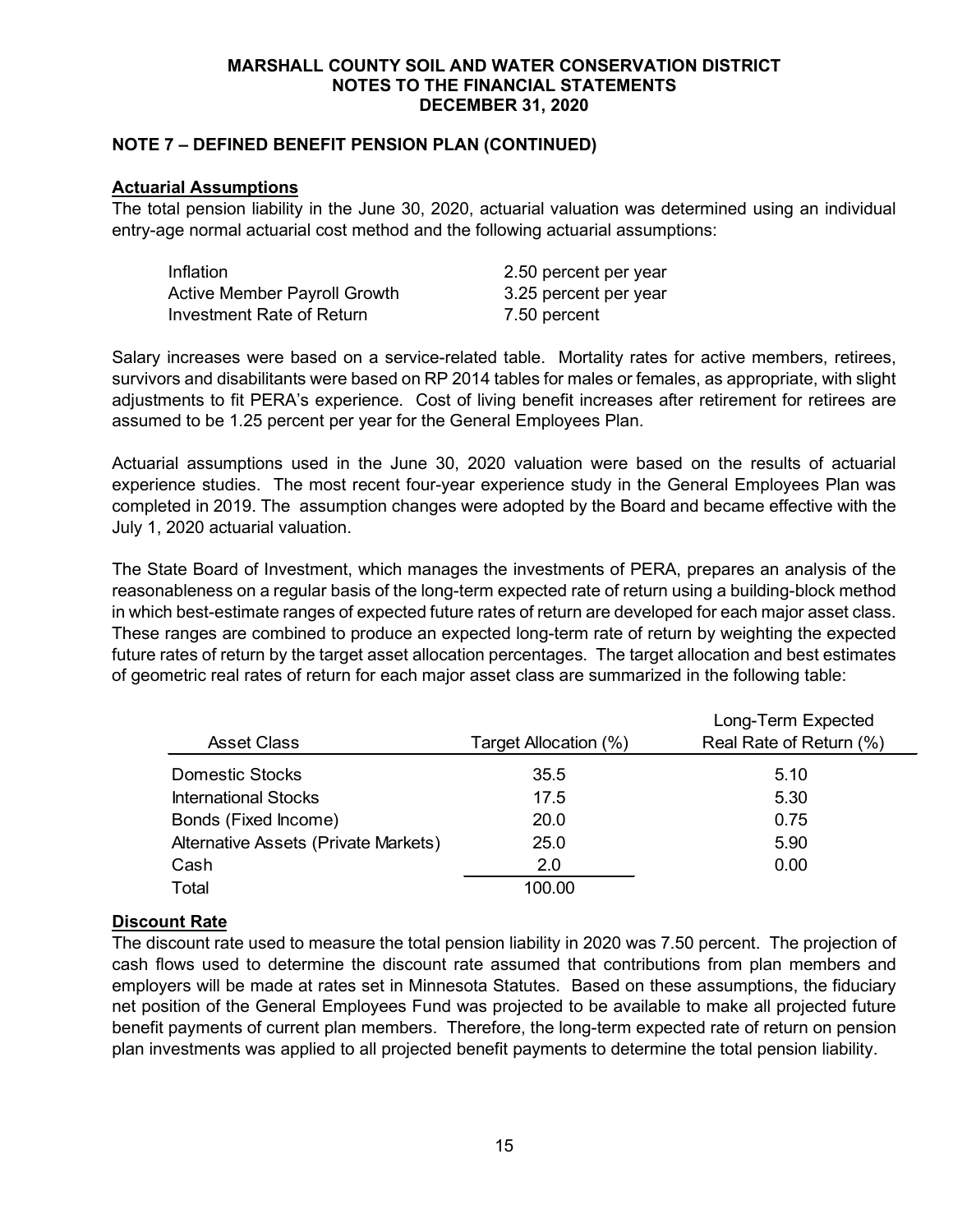# **NOTE 7 – DEFINED BENEFIT PENSION PLAN (CONTINUED)**

## **Pension Liability Sensitivity**

The following presents the District's proportionate share of the net pension liability for all plans it participates in, calculated using the discount rate disclosed in the preceding paragraph, as well as what the District's proportionate share of the net pension liability would be if it were calculated using a discount rate 1 percentage point lower or 1 percentage point higher than the current discount rate:

|                          |                 | 1% Decrease in |                 |             |                 | 1% Increase in |
|--------------------------|-----------------|----------------|-----------------|-------------|-----------------|----------------|
|                          | <b>Discount</b> |                | <b>Discount</b> |             | <b>Discount</b> |                |
|                          |                 | Rate (6.5%)    |                 | Rate (7.5%) |                 | Rate (8.5%)    |
| District's proportionate |                 |                |                 |             |                 |                |
| share of the GERF net    |                 |                |                 |             |                 |                |
| pension liability:       |                 | 326,694        | S               | 203,846     | S               | 102,506        |

## **Pension Plan Fiduciary Net Position**

Detailed information about each pension plan's fiduciary net position is available in a separately-issued PERA financial report that includes financial statements and required supplementary information. That report may be obtained on the Internet at [www.mnpera.org.](http://www.mnpera.org/)

# **NOTE 8 – OPERATING LEASES**

The District leases office space on a non-cancelable operating lease agreement. Under the current agreement, total costs for 2020 were \$11,160. The lease expires December 31, 2025 and will provide the option to extend for another ten years. Future minimum lease payments required under the noncancelable operating lease are as follows:

| Year  | Amount |
|-------|--------|
| 2021  | 11,160 |
| 2022  | 11,160 |
| 2023  | 11,160 |
| 2024  | 11,160 |
| 2025  | 11,160 |
| Total | 55,800 |

# **NOTE 9 – STEWARDSHIP, COMPLIANCE, AND ACCOUNTABILITY**

#### **Budgetary Information**

Annual budgets are adopted on a basis consistent with accounting principles generally accepted in the United States of America. Each fall, the Board of Supervisors adopts an annual budget for the following year for the General Fund. Any modifications in the adopted budget can be made upon request of and approval by the Board of Supervisors. All annual appropriations lapse at fiscal year-end. Legal budgetary control is at the fund level.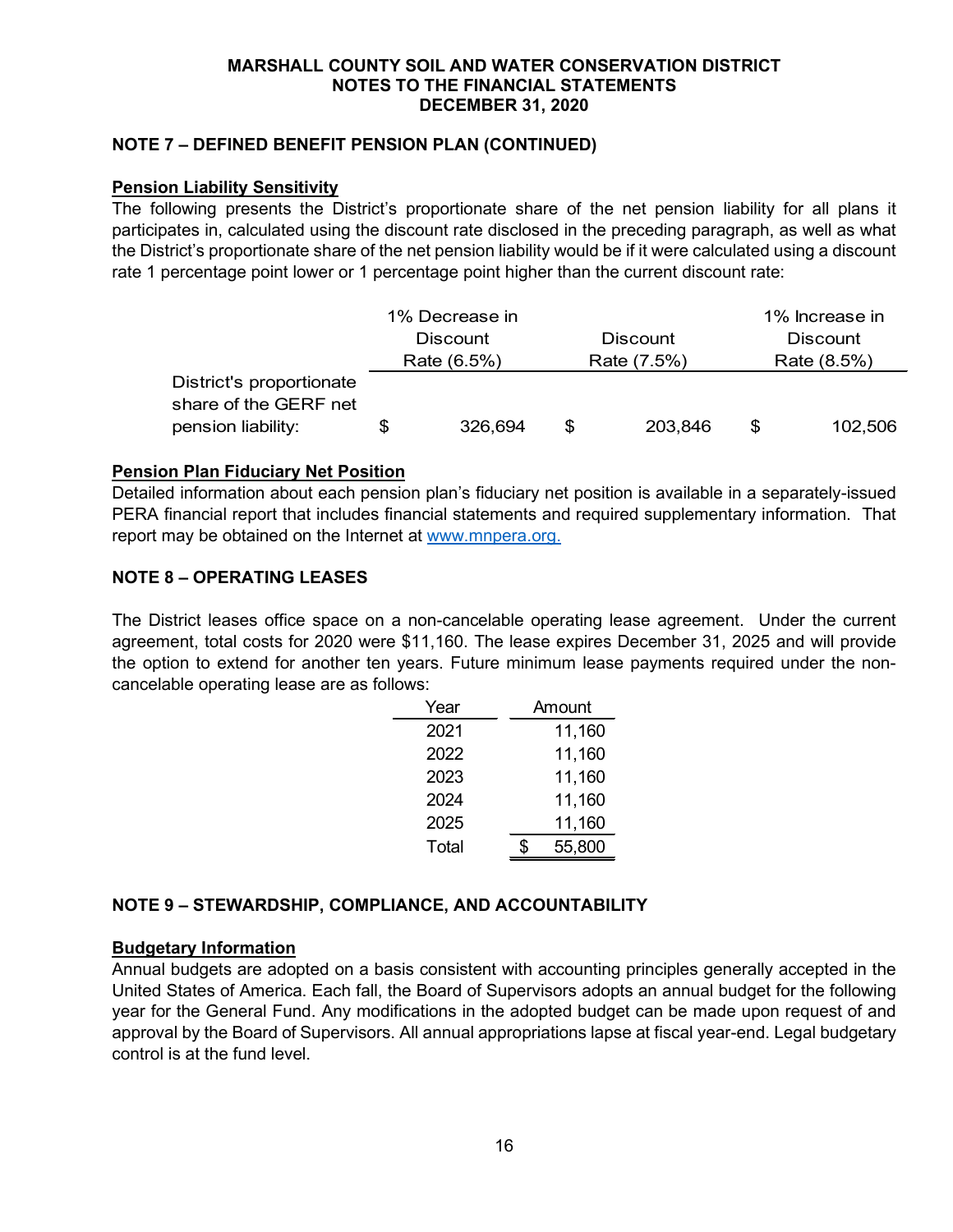# **NOTE 10 – COMMITMENTS AND CONTINGENT LIABILITIES**

The District is not aware of any existing or pending lawsuits, claims or other actions in which the District is a defendant.

# **NOTE 11 – RISK AND UNCERTAINTY**

In December 2019, a novel strain of coronavirus (COVID-19) was reported in Wuhan, China. The World Health Organization had declared the outbreak to constitute a "Public Health Emergency of International Concern." During 2020 the stock market was unpredictable and interest rates decreased. The economy is still managing, but future economic conditions are unknown. For fiscal year 2020, COVID-19 had little effect on the District, but the extent to which COVID-19 may impact the District's future financial condition or results of its operation is uncertain.

# **NOTE 12 – RECONCILIATION OF FUND BALANCE TO NET POSITION**

| Governmental Fund Balance, January 1           | \$<br>159,380 |
|------------------------------------------------|---------------|
| Less: Excess of Expenditures Over Revenues     | (7,934)       |
| Governmental Fund Balance, December 31         | 151,446       |
|                                                |               |
| Adjustments from Fund Balance to Net Position: |               |
| <b>Plus: Capital Assets</b>                    | \$<br>143,306 |
| <b>Plus: Deferred Outflows of Resources</b>    | 24,727        |
| Less: Current Portion of Long-Term Debt        | (9,098)       |
| Less: Long-Term Liabilities                    | (241, 721)    |
| Less: Deferred Inflows of Resources            | (11,005)      |
| <b>Net Position</b>                            | 57,655        |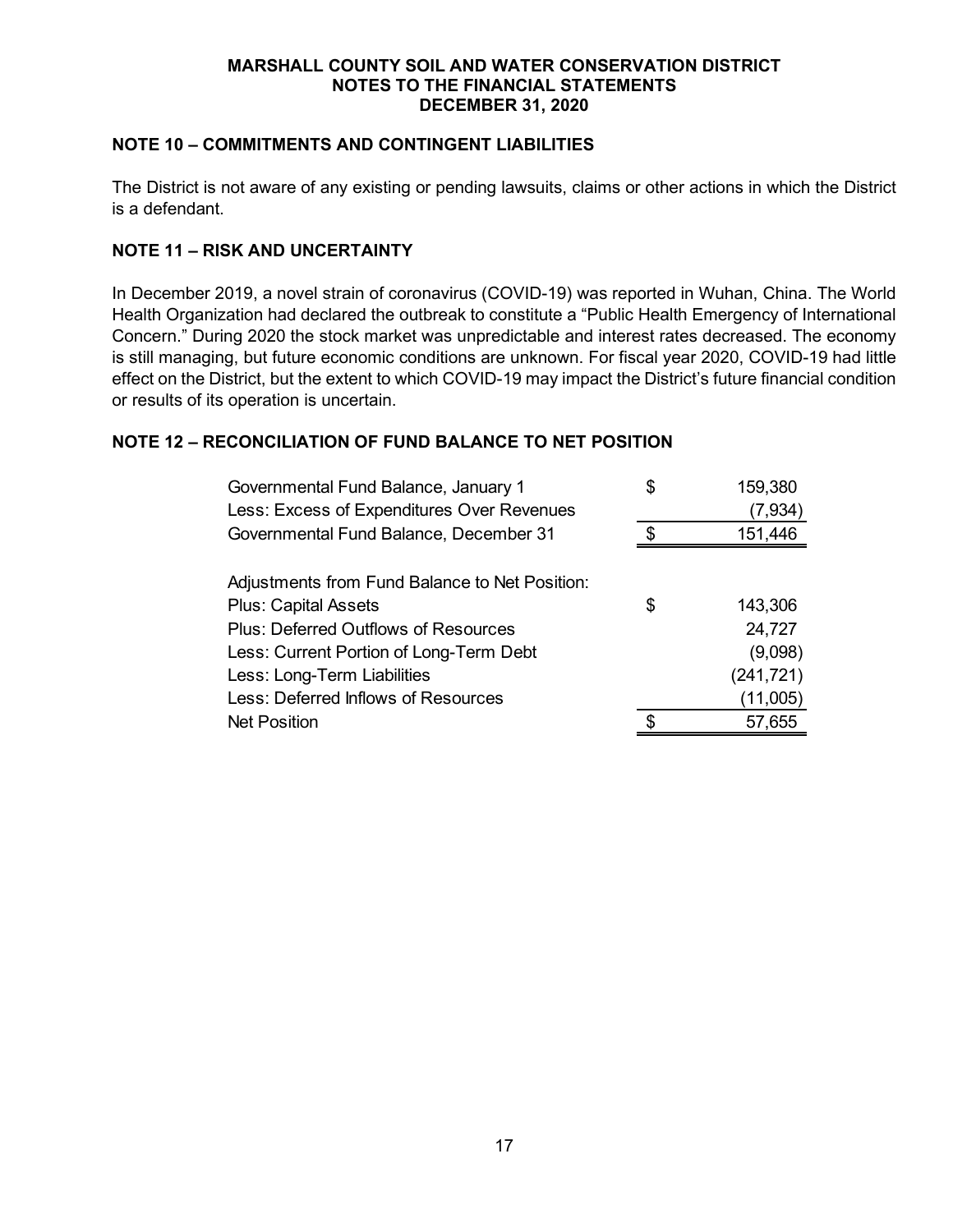# **NOTE 13 – RECONCILIATION OF CHANGE IN FUND BALANCE TO CHANGE IN NET POSITION**

| Change in Fund Balance                                                                                                             | \$<br>(7,934)  |
|------------------------------------------------------------------------------------------------------------------------------------|----------------|
| Capital Outlay                                                                                                                     | 4,329          |
| Loan Payments                                                                                                                      | 8,929          |
| Pension Credit, net                                                                                                                | 3,942          |
| The cost of capital assets are allocated over the<br>capital assets' useful lives at the<br>government-wide level.                 | (18, 539)      |
| In the statement of activities certain operating<br>expenses including compensated absences<br>are measured by the amounts earned. | (2,773)        |
| Change in Net Position                                                                                                             | \$<br>(12,046) |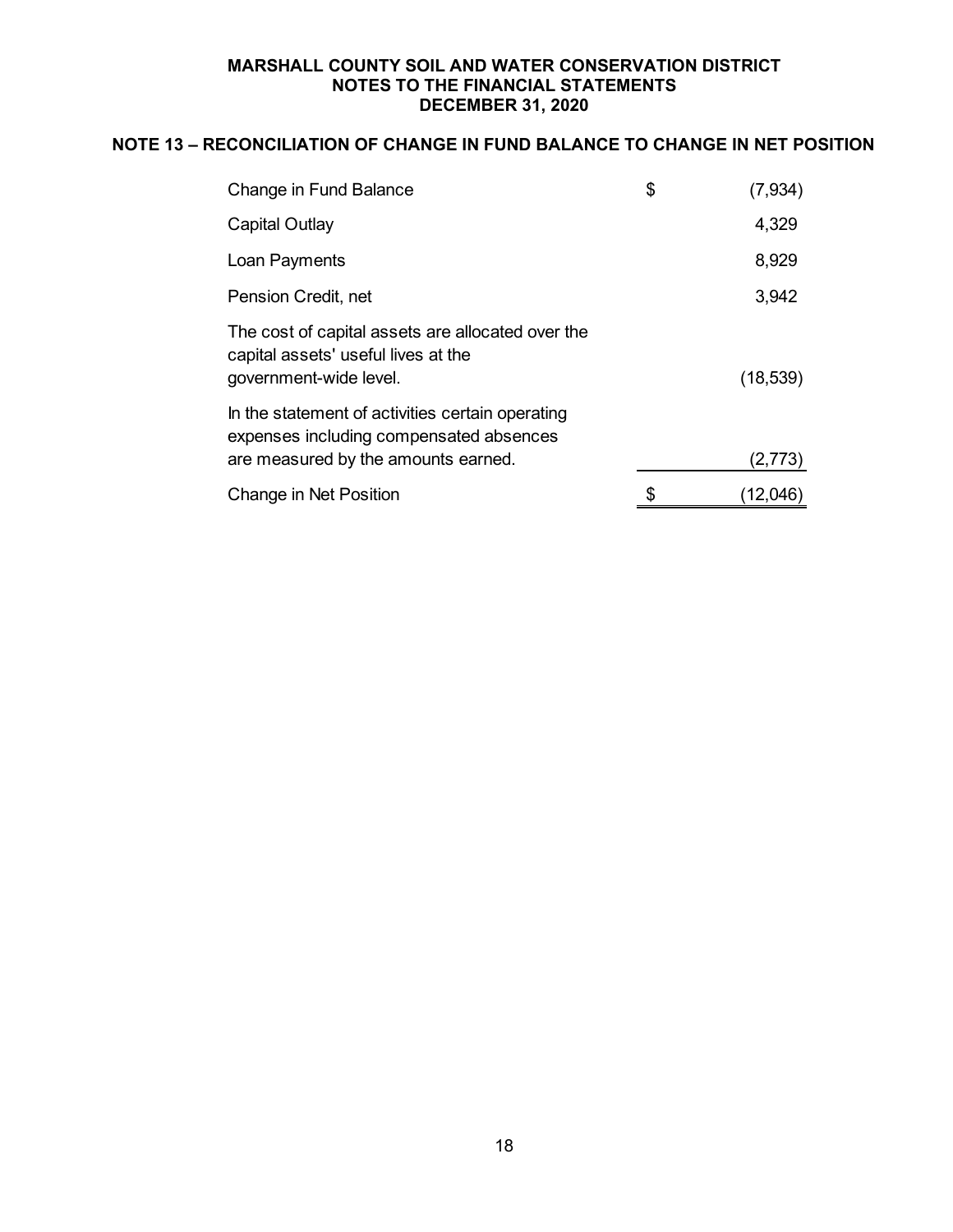# **MARSHALL COUNTY SOIL AND WATER CONSERVATION DISTRICT WARREN, MINNESOTA BUDGETARY COMPARISON SCHEDULE BUDGET AND ACTUAL GENERAL FUND YEAR ENDED DECEMBER 31, 2020**

|                                   |                            | Original/     |                            |          | Variance With                         |
|-----------------------------------|----------------------------|---------------|----------------------------|----------|---------------------------------------|
|                                   |                            | Final         |                            | Actual   | <b>Final Budget</b><br>Positive (Neg) |
| <b>Revenues</b>                   |                            | <b>Budget</b> |                            |          |                                       |
| Intergovernmental                 |                            |               |                            |          |                                       |
| County                            | \$                         | 121,454       | \$                         | 159,811  | \$<br>38,357                          |
| Local                             |                            |               |                            | 12,500   | 12,500                                |
| <b>State Grant</b>                |                            | 222,595       |                            | 248,090  | 25,495                                |
| Total Intergovernmental           | $\$\$                      | 344,049       | \$                         | 420,401  | \$<br>76,352                          |
| <b>Charges for Services</b>       | \$                         | 170,363       | \$                         | 211,382  | \$<br>41,019                          |
| Miscellaneous                     |                            |               |                            |          |                                       |
| <b>Interest Earnings</b>          | \$                         | 11,000        | \$                         | 3,464    | \$<br>(7, 536)                        |
| Other                             |                            | 2,000         |                            | 2,497    | 497                                   |
| <b>Total Miscellaneous</b>        | \$                         | 13,000        | \$                         | 5,961    | \$<br>(7,039)                         |
| <b>Total Revenues</b>             | \$                         | 527,412       | \$                         | 637,744  | \$<br>110,332                         |
| <b>Expenditures</b>               |                            |               |                            |          |                                       |
| <b>District Operations</b>        |                            |               |                            |          |                                       |
| <b>Personnel Services</b>         | \$                         | 266,698       | \$                         | 309,629  | \$<br>(42, 931)                       |
| Other Services and Charges        |                            | 58,660        |                            | 77,276   | (18, 616)                             |
| <b>Supplies</b>                   |                            | 1,500         |                            | 722      | 778                                   |
| <b>Capital Outlay</b>             |                            | 10,000        |                            | 4,329    | 5,671                                 |
| <b>Total District Operations</b>  | \$                         | 336,858       | \$                         | 391,956  | \$<br>(55,098)                        |
| <b>Project Expenditures</b>       |                            |               |                            |          |                                       |
| <b>District</b>                   | \$                         | 130,700       | \$                         | 139,828  | \$<br>(9, 128)                        |
| <b>State</b>                      |                            | 59,854        |                            | 104,445  | (44, 591)                             |
| <b>Total Project Expenditures</b> | \$                         | 190,554       | \$                         | 244,273  | \$<br>(53, 719)                       |
| Loan Operations                   |                            |               |                            |          |                                       |
| Debt Service, Principal           | \$                         |               | \$                         | 8,929    | \$<br>(8,929)                         |
| Debt Service, Interest            |                            |               |                            | 520      | (520)                                 |
| <b>Total Loan Operations</b>      | $\boldsymbol{\mathcal{L}}$ |               | $\boldsymbol{\mathsf{\$}}$ | 9,449    | \$<br>(9, 449)                        |
| <b>Total Expenditures</b>         | \$                         | 527,412       | \$                         | 645,678  | \$<br>(118, 266)                      |
| Excess of Revenues Over (Under)   |                            |               |                            |          |                                       |
| Expenditures                      | \$                         |               | \$                         | (7, 934) | \$<br>(7, 934)                        |
| Fund Balance - January 1          | \$                         | 159,380       | \$                         | 159,380  | \$                                    |
| Fund Balance - December 31        | \$                         | 159,380       | \$                         | 151,446  | \$<br>(7, 934)                        |

Notes are an integral part of the basic financial statements.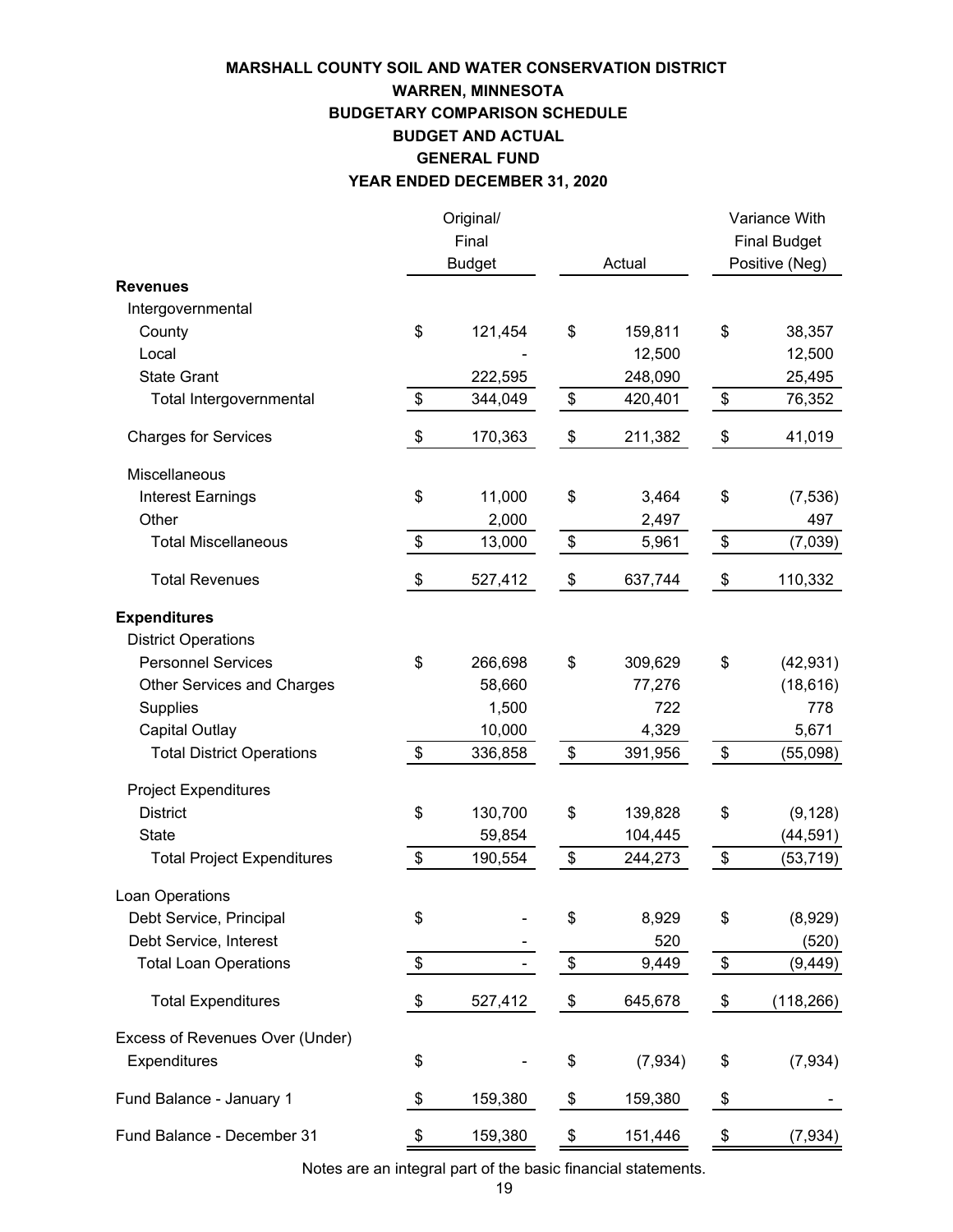#### **MARSHALL COUNTY SOIL AND WATER CONSERVATION DISTRICT WARREN, MINNESOTA**

#### **SCHEDULE OF CONTRIBUTIONS GENERAL EMPLOYEES RETIREMENT FUND DECEMBER 31, 2020**

|                    |               |      | Contributions in<br>Relation to the |      |              |        |                 |                        |
|--------------------|---------------|------|-------------------------------------|------|--------------|--------|-----------------|------------------------|
|                    | Statutorily   |      | Statutorily                         |      | Contribution |        |                 | Contributions as a     |
|                    | Required      |      | Required                            |      | Deficiency   |        |                 | Percentage of          |
| <b>Fiscal Year</b> | Contributions |      | Contributions                       |      | (Excess)     |        | Covered Payroll | <b>Covered Payroll</b> |
| Ending             | (a)           |      | (b)                                 |      | (a-b)        |        | (c)             | (b/c)                  |
|                    |               |      |                                     |      |              |        |                 |                        |
| 2015               | \$<br>11.284  | - \$ | 11.284                              | - \$ |              | $\sim$ | \$<br>150.450   | 7.50%                  |
| 2016               | \$<br>15.720  | \$   | 15.720                              | - \$ |              | $\sim$ | \$<br>209,599   | 7.50%                  |
| 2017               | \$<br>16.463  | - \$ | 16.463                              | - \$ |              | $\sim$ | \$<br>219.510   | 7.50%                  |
| 2018               | \$<br>16.853  | - \$ | 16,853                              | - \$ |              | $\sim$ | \$<br>224.711   | 7.50%                  |
| 2019               | \$<br>16.853  | -\$  | 16,853                              | \$   |              | $\sim$ | \$<br>224.711   | 7.50%                  |
| 2020               | \$<br>19.947  | \$   | 19.947                              | \$   |              | $\sim$ | \$<br>265.964   | 7.50%                  |
|                    |               |      |                                     |      |              |        |                 |                        |

\* This schedule is intended to show information for ten years. Additional years will be displayed as they become available. The amounts presented for each year-end were determined December 31.

#### **SCHEDULE OF PROPORTIONATE SHARE OF NET PENSION LIABILITY GENERAL EMPLOYEES RETIREMENT FUND DECEMBER 31, 2020**

|                    |                   |                          |                    |                |            |                        | Employer's         |              |
|--------------------|-------------------|--------------------------|--------------------|----------------|------------|------------------------|--------------------|--------------|
|                    |                   |                          |                    |                |            |                        | Proportionate      | Plan         |
|                    |                   |                          |                    |                |            |                        | Share of the       | Fiduciary    |
|                    |                   |                          | State's            |                |            |                        | <b>Net Pension</b> | Net          |
|                    |                   | Employer's               | Proportionate      |                |            |                        | Liability          | Position as  |
|                    |                   | Proportionate            | Share of the Net   |                |            |                        | (Asset) as a       | a            |
|                    | Employer's        | Share of the Net         | Pension Liability  |                |            |                        | Percentage of      | Percentage   |
|                    | Proportion of Net | <b>Pension Liability</b> | Associated with    |                |            |                        | Covered            | of the Total |
| <b>Fiscal Year</b> | Pension Liability | (Asset)                  | the District       | Total          |            | <b>Covered Payroll</b> | Payroll            | Pension      |
|                    |                   |                          |                    |                |            |                        |                    |              |
| Ending             | (Asset)           | (a)                      | (b)                | $(a+b)$        |            | (c)                    | $((a+b)/c)$        | Liability    |
|                    |                   |                          |                    |                |            |                        |                    |              |
| 2015               | $0.0023\%$ \$     | 119,198 \$               |                    | - \$           | 119,198 \$ | 135,539                | 87.94%             | 78.19%       |
| 2016               | $0.0030\%$ \$     | 243,585 \$               | $3,245$ \$         |                | 246,830 \$ | 188,673                | 130.82%            | 68.90%       |
| 2017               | $0.0033\%$ \$     | 210.670                  | $2,673$ \$<br>-\$  |                | 213,343 \$ | 214,554                | 99.44%             | 75.90%       |
| 2018               | $0.0033\%$ \$     | 183.070                  | $5,991$ \$<br>- \$ | 189,061        | -\$        | 222,111                | 85.12%             | 79.50%       |
| 2019               | $0.0032\%$ \$     | 176.921 \$               | 1,667              | 178,588<br>-\$ | - \$       | 224.711                | 79.47%             | 80.20%       |

\* This schedule is intended to show information for ten years. Additional years will be displayed as they become available. The amounts presented for each fiscal year were determined June 30.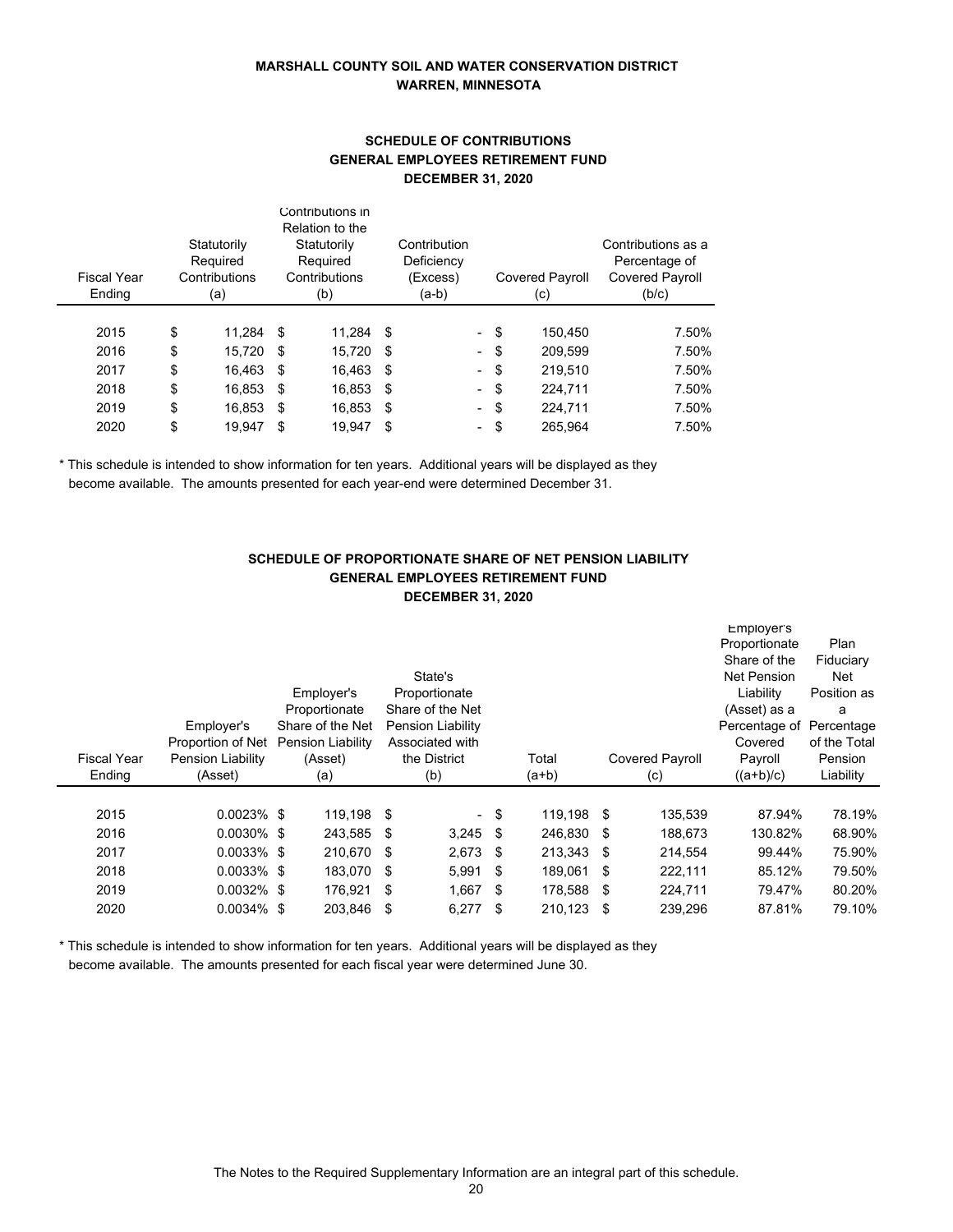## **MARSHALL COUNTY SOIL AND WATER CONSERVATION DISTRICT NOTES TO THE REQUIRED SUPPLEMENTARY INFORMATION GENERAL EMPLOYEE RETIREMENT FUND DECEMBER 31, 2020**

### **NOTE 1 – CHANGES IN SIGNIFICANT PLAN PROVISIONS, ACTUARIAL METHODS, AND ACTUARIAL ASSUMPTIONS**

2020 -

- The price inflation assumption was decreased from 2.50 percent to 2.25 percent.
- The payroll growth assumption was decreased from 3.25 percent to 3.00 percent.
- Assumed salary increase rates were changed as recommended in the June 30, 2019 experience study. The net effect is assumed rates that average 0.25 percent less than previous rates.
- Assumed rates of retirement were changed as recommended in the June 30, 2019 experience study. The changes result in more unreduced (normal) retirements and slightly fewer Rule of 90 and early retirements.
- Assumed rates of termination were changed as recommended in the June 30, 2019 experience study. The new rates are based on service and are generally lower than the previous rates for year 2-5 and slightly higher thereafter.
- Assumed rates of disability were changed as recommended in the June 30, 2019 experience study. The change results in fewer predicted disability retirements for males and females.
- The base mortality table for healthy annuitants and employees was changed from the RP-2014 table to the Pub-2010 General Mortality table, with adjustments. The base mortality table for disabled annuitants was changed from the RP-2014 disabled annuitant mortality table to the PUB-2010 General/Teacher disabled annuitant mortality table, with adjustments.
- The mortality improvement scale was changed from Scale MP-2018 to Scale MP-2019.
- The assumed spouse age difference was changed from two years older for females to one year older.
- The assumed number of married male new retirees electing the 100.00 percent Joint & Survivor option changed from 35.00 percent to 45.00 percent. The assumed number of married female new retirees electing the 100.00 percent Joint & Survivor option changed from 15.00 percent to 30.00 percent. The corresponding number of married new retirees electing the Life annuity option was adjusted accordingly.

2019 - The mortality project scale was changed from MP-2017 to MP-2018.

2018 - The mortality projection scale was changed from MP-2015 to MP-2017. The assumed benefit increase was changed from 1.00 percent per year through 2044 and 2.50 percent per year thereafter to 1.25 percent per year.

2017 - The Combined Service Annuity (CSA) loads were changed from 0.80 percent for active members and 60.00 percent for vested and non-vested deferred members. The revised CSA loads are now 0.00 percent for active member liability, 15.00 percent for vested deferred member liability and 3.00 percent for non-vested deferred member liability. The assumed post-retirement benefit increase rate was changed from 1.00 percent per year for all years to 1.00 percent per year through 2044 and 2.50 percent per year thereafter.

2016 - The assumed post-retirement benefit increase rate was changed from 1.00 percent per year through 2035 and 2.50 percent per year thereafter to 1.00 percent for year for all future years. The assumed investment return was changed from 7.90 percent to 7.50 percent. The single discount rate was changed from 7.90 percent to 7.50 percent. Other assumptions were changed pursuant to the experience study dated June 30, 2015. The assumed future salary increases, payroll growth and inflation were decreased by 0.25 percent to 3.25 percent for payroll growth and 2.50 percent for inflation.

2015 - The assumed post-retirement benefit increase rate was changed from 1.00 percent per year through 2030 and 2.50 percent per year thereafter to 1.00 percent per year through 2035 and 2.50 percent per year thereafter.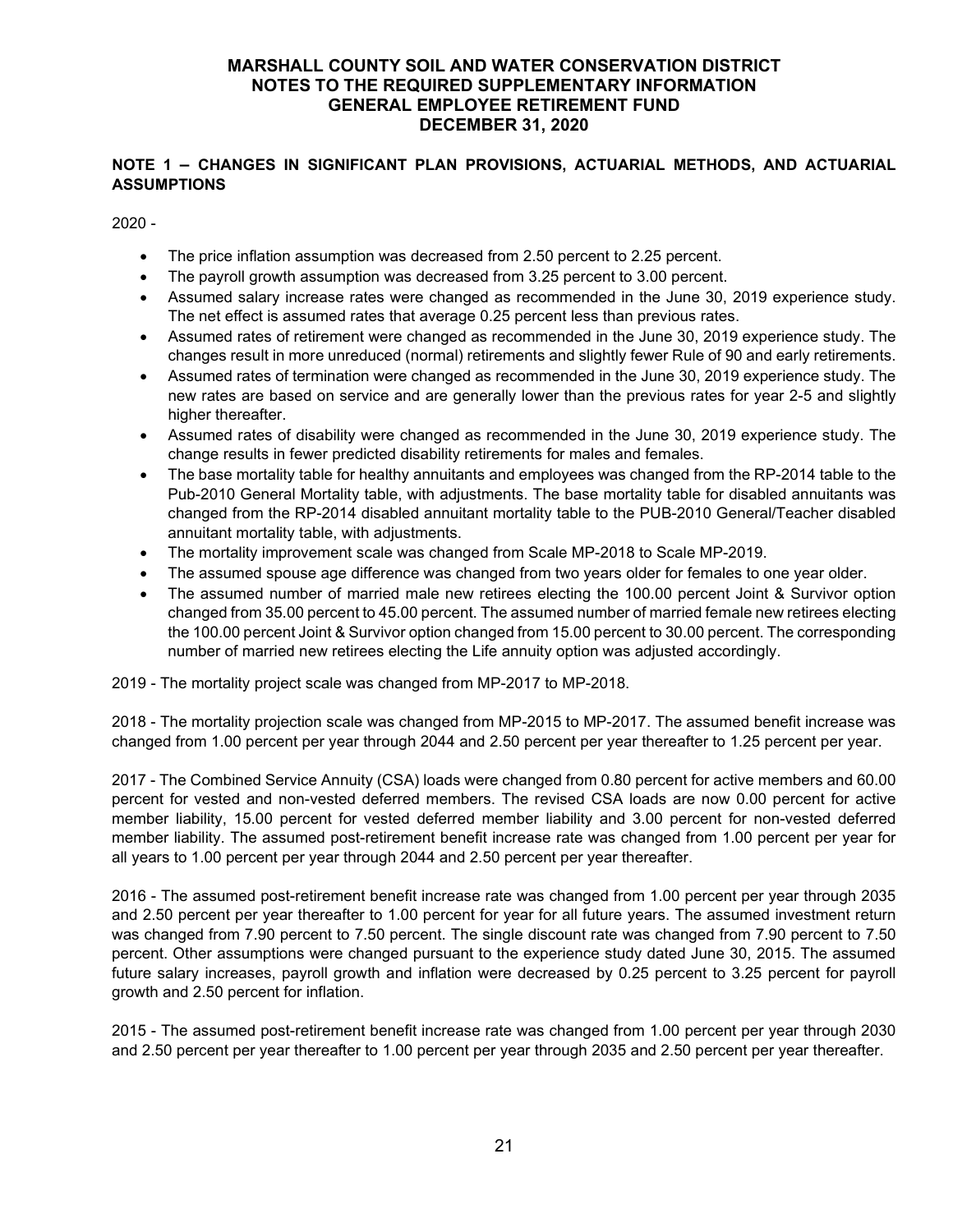### **MARSHALL COUNTY SOIL AND WATER CONSERVATION DISTRICT NOTES TO THE REQUIRED SUPPLEMENTARY INFORMATION (CONTINUED) GENERAL EMPLOYEE RETIREMENT FUND DECEMBER 31, 2020**

### **NOTE 1 – CHANGES IN SIGNIFICANT PLAN PROVISIONS, ACTUARIAL METHODS, AND ACTUARIAL ASSUMPTIONS (CONTINUED)**

2020 - Augmentation for current privatized members was reduced to 2.00 percent for the period July 1, 2020 through December 31, 2023 and 0.00 percent after. Augmentation was eliminated for privatizations occurring after June 30, 2020.

2019 - The employer supplemental contribution was changed prospectively, decreasing from \$31.0 million to \$21.0 million per year. The State's special funding contribution was changed prospectively, requiring \$16.0 million due per year through 2031.

2018 - The augmentation adjustment in early retirement factors is eliminated over a five-year period starting July 1, 2019, resulting in actuarial equivalence after June 30, 2024. Interest credited on member contributions decreased from 4.00 to 3.00 percent, beginning July 1, 2018. Deferred augmentation was changed to 0.00 percent, effective January 1, 2019. Augmentation that has already accrued for deferred members will still apply. Contribution stabilizer provisions were repealed. Postretirement benefit increases were changed from 1.00 percent per year with a provision to increase to 2.50 percent upon attainment of 90.00 percent funding ratio to 50.00 percent of the Social Security Cost of Living Adjustment, not less than 1.00 percent and not more than 1.50 percent, beginning January 1, 2019. For retirements on or after January 1, 2024, the first benefit increase is delayed until the retiree reaches normal retirement age; does not apply to Rule of 90, disability benefit recipients, or survivors. Actuarial equivalent factors were updated to reflect revised mortality and interest assumptions.

2017 - The State's contribution for the Minneapolis Employees Retirement Fund equals \$16.0 million in 2017 and 2018, and \$6.0 million thereafter. The Employer Supplemental Contribution for the Minneapolis Employees Retirement Fund changed from \$21.0 million to \$31.0 million in calendar years 2019 to 2031. The state's contribution changed from \$16.0 million to \$6.0 million in calendar years 2019 to 2031.

2015 - On January 1, 2015, the Minneapolis Employees Retirement Fund was merged into the General Employees Fund, which increased the total pension liability by \$1.1 billion and increased the fiduciary plan net position by \$892 million. Upon consolidation, state and employer contributions were revised.

#### **NOTE 2 – BUDGETARY INFORMATION**

Annual budgets are adopted on a basis consistent with accounting principles generally accepted in the United States of America. Each fall, the Board of Supervisors adopts an annual budget for the following year for the General Fund. Any modifications in the adopted budget can be made upon request of and approval by the Board of Supervisors. All annual appropriations lapse at fiscal year-end. Legal budgetary control is at the fund level.

Excess of expenditures over budget – The General Fund had expenditures in excess of budget for the year as follows: Expenditures \$645,678; Budget \$527,412; Excess \$118,266.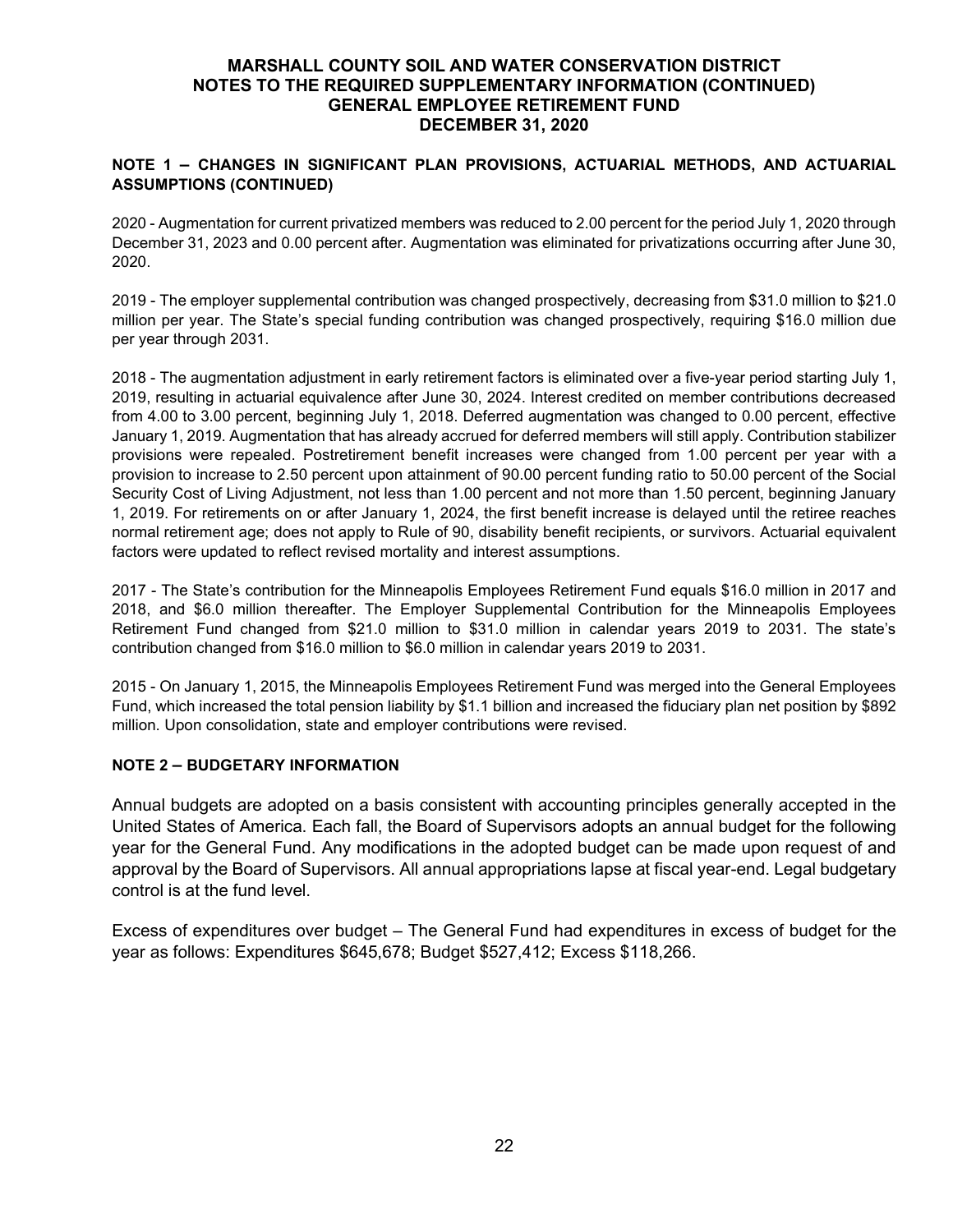**PETERSON COMPANY LTD.**<br>CERTIFIED PUBLIC ACCOUNTANTS 570 Cherry Drive | Waconia, Minnesota 55387

# **INDEPENDENT AUDITOR'S REPORT ON MINNESOTA LEGAL COMPLIANCE**

To the Board of Supervisors Marshall County Soil and Water Conservation District Warren, Minnesota

We have audited, in accordance with auditing standards generally accepted in the United States of America and the standards applicable to financial audits contained in *Government Auditing Standards*, issued by the Comptroller General of the United States, the financial statements of the governmental activities and the general fund of Marshall County Soil and Water Conservation District as of and for the year ended December 31, 2020, and the related notes to the financial statements, which collectively comprise the Marshall County Soil and Water Conservation District's basic financial statements, and have issued our report thereon dated August 16, 2021.

In connection with our audit, nothing came to our attention that caused us to believe that the Marshall County Soil and Water Conservation District failed to comply with the provisions of the contracting and bidding, deposits and investments, conflicts of interest, claims and disbursements, miscellaneous provisions, and tax increment financing sections of the *Minnesota Legal Compliance Audit Guide for Other Political Subdivisions,* promulgated by the State Auditor pursuant to Minnesota Statutes 6.65*,*  insofar as they relate to accounting matters. However, our audit was not directed primarily toward obtaining knowledge of such noncompliance. Accordingly, had we performed additional procedures; other matters may have come to our attention regarding the Marshall County Soil and Water Conservation District's noncompliance with the above referenced provisions, insofar as they relate to accounting matters.

The purpose of this report is solely to describe the scope of our testing of compliance and the results of that testing, and not to provide an opinion on compliance. Accordingly, this communication is not suitable for any other purpose.

*Peterson Company Ltd*

PETERSON COMPANY LTD Certified Public Accountants Waconia, Minnesota

August 16, 2021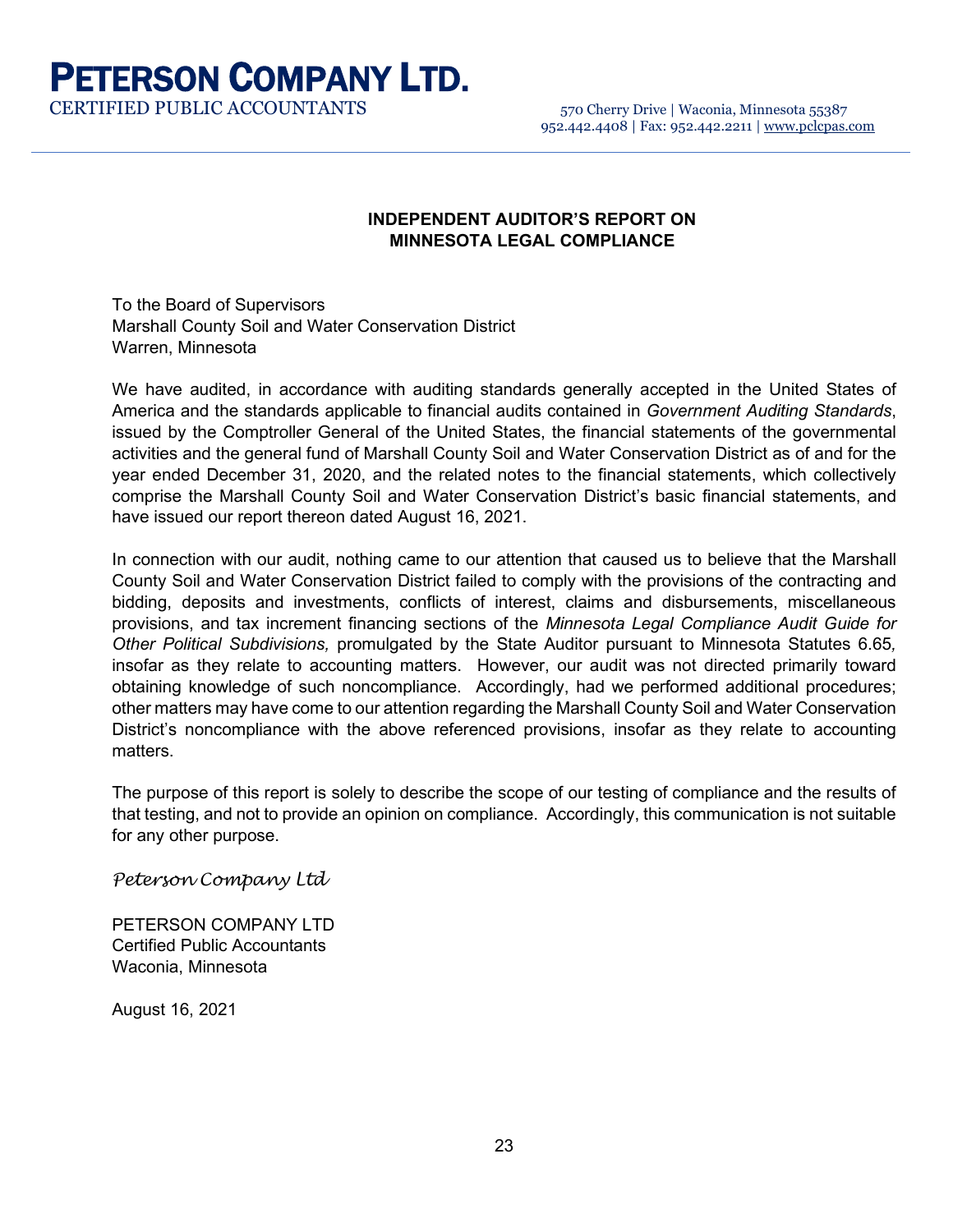# **INDEPENDENT AUDITOR'S REPORT ON INTERNAL CONTROL OVER FINANCIAL REPORTING AND ON COMPLIANCE AND OTHER MATTERS BASED ON AN AUDIT OF FINANCIAL STATEMENTS PERFORMED IN ACCORDANCE WITH** *GOVERNMENT AUDITING STANDARDS*

To the Board of Supervisors Marshall County Soil and Water Conservation District Warren, Minnesota

We have audited, in accordance with the auditing standards generally accepted in the United States of America and the standards applicable to financial audits contained in *Government Auditing Standards,* issued by the Comptroller General of the United States*,* the financial statements of the governmental activities and the general fund of Marshall County Soil and Water Conservation District as of and for the year ended December 31, 2020, and the related notes to the financial statements, which collectively comprise the Marshall County Soil and Water Conservation District's basic financial statements, and have issued our report thereon dated August 16, 2021.

# **Internal Control Over Financial Reporting**

In planning and performing our audit of the financial statements, we considered Marshall County Soil and Water Conservation District's internal control over financial reporting as a basis for designing audit procedures that are appropriate in the circumstances for the purpose of expressing our opinions on the financial statements, but not for the purpose of expressing an opinion on the effectiveness of the Marshall County Soil and Water Conservation District's internal control over financial reporting. Accordingly, we do not express an opinion on the effectiveness of the Marshall County Soil and Water Conservation District's internal control over financial reporting.

A deficiency in internal control over financial reporting exists when the design or operation of a control does not allow management or employees, in the normal course of performing their assigned functions, to prevent, or detect and correct, misstatements on a timely basis. A material weakness is a deficiency, or combination of deficiencies, in internal control over financial reporting such that there is a reasonable possibility that a material misstatement of the entity's financial statements will not be prevented, or detected and corrected, on a timely basis. A significant deficiency is a deficiency, or combination of deficiencies, in internal control over financial reporting that is less severe than a material weakness, yet important enough to merit attention by those charged with governance.

Our consideration of internal control over financial reporting was for the limited purpose described in the first paragraph of this section and was not designed to identify all deficiencies in internal control over financial reporting that might be material weaknesses or significant deficiencies. Given these limitations, during our audit, we did not identify any deficiencies in internal control over financial reporting that we consider to be material weaknesses. We did identify a deficiency in internal control over financial reporting, described in the accompanying Schedule of Findings and Responses as item 2020-001, that we consider to be a significant deficiency.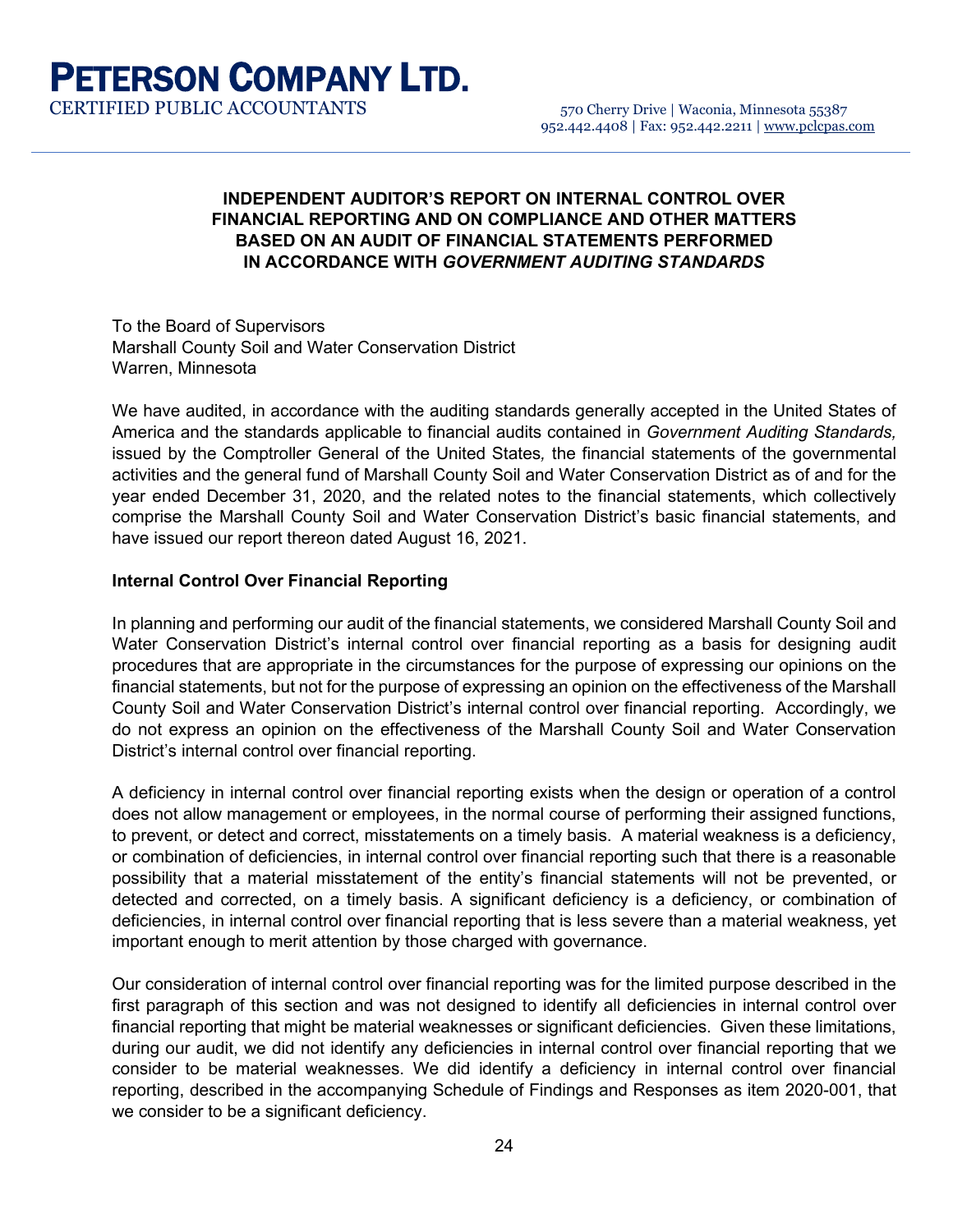# **Compliance and Other Matters**

As part of obtaining reasonable assurance about whether Marshall County Soil and Water Conservation District's financial statements are free from material misstatement, we performed tests of its compliance with certain provisions of laws, regulations, contracts, and grant agreements, noncompliance with which could have a direct and material effect on the determination of financial statements. However, providing an opinion on compliance with those provisions was not an objective of our audit and, accordingly, we do not express such an opinion. The results of our tests disclosed no instances of noncompliance or other matters that are required to be reported under *Government Auditing Standards*.

# **Marshall County Soil and Water Conservation District's Response to Findings**

Marshall County Soil and Water Conservation District's response to the findings identified in our audit have been included in the Schedule of Findings and Responses. The Marshall County Soil and Water Conservation District's response was not subjected to the auditing procedures applied in the audit of the financial statements and, accordingly, we express no opinion on it.

# **Purpose of this Report**

The purpose of this report is solely to describe the scope of our testing of internal control over financial reporting and compliance and the results of that testing, and not to provide an opinion on the effectiveness of the entity's internal control over financial reporting or on compliance. This report is an integral part of an audit performed in accordance with *Government Auditing Standards* in considering the entity's internal control and compliance. Accordingly, this communication is not suitable for any other purpose.

*Peterson Company Ltd*

PETERSON COMPANY LTD Certified Public Accountants Waconia, Minnesota

August 16, 2021